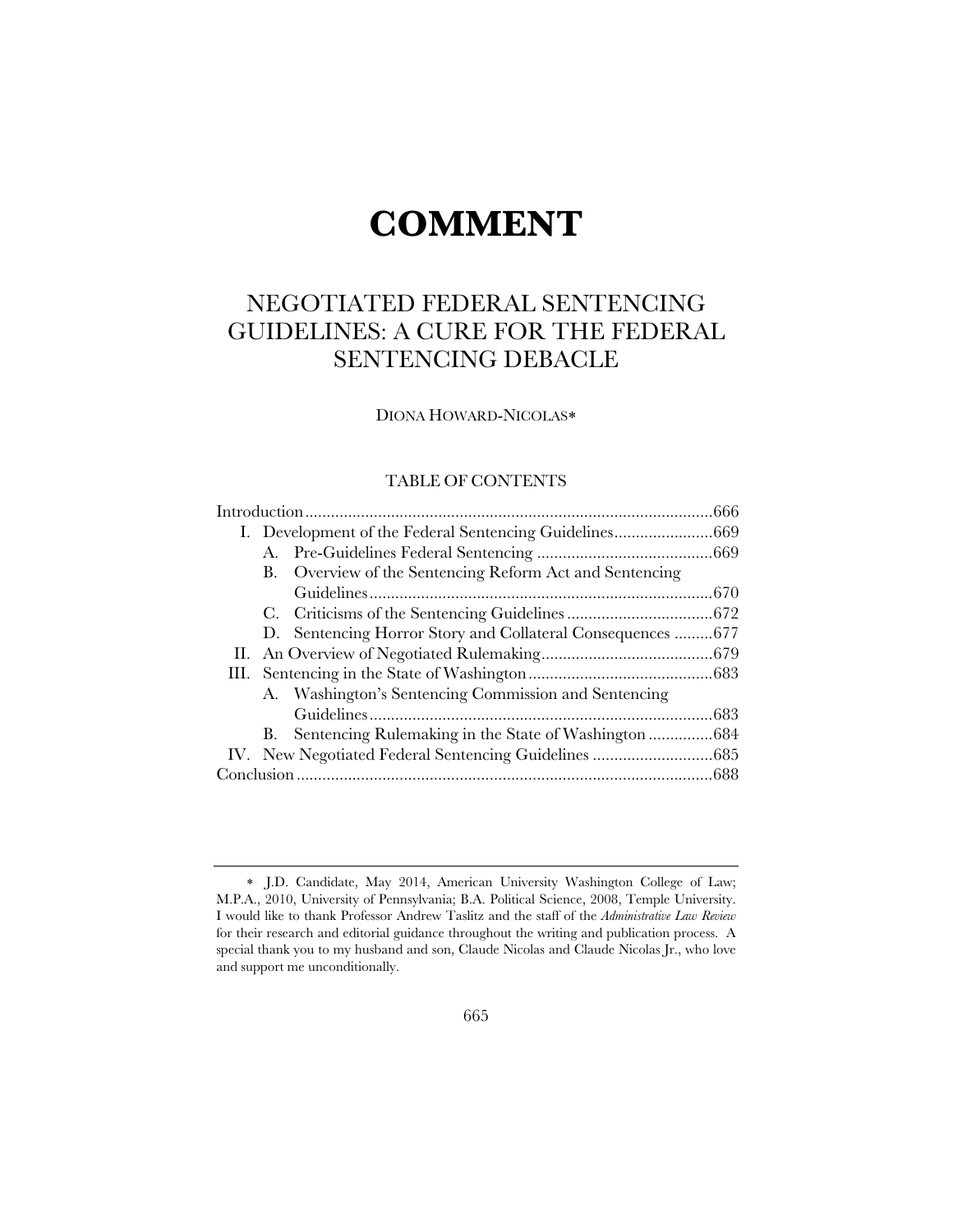In January of 2005, the Supreme Court in *United States v. Booker*1 held the Federal Sentencing Guidelines unconstitutional as previously applied because they violated defendants' Sixth Amendment right to a jury trial, and the Court upheld the Sentencing Guidelines as advisory only.2 While the Federal Sentencing Guidelines are indeed advisory, district court judges continue to use them as a starting point,3 thereby preserving the Federal Sentencing Guidelines' influence on sentencing and incarceration.<sup>4</sup> Although Congress created the United States Sentencing Commission (USSC or the Commission) to "provide certainty and fairness" in sentencing and to "avoi<sup>[d]</sup> unwarranted sentencing disparities,"<sup>5</sup> the Federal Sentencing Guidelines have been considered "too harsh . . . and require[e] the imposition of prison sentences too often and for . . . too long."<sup>6</sup>

Indeed, the USSC and the Sentencing Guidelines have since been characterized as a "debacle"7 and regarded as the "most disliked sentencing

 3. *See* Gall v. United States, 552 U.S. 38, 46 (2007) (acknowledging that although the Federal Sentencing Guidelines are advisory, sentencing judges "must give serious consideration to the extent of any departure from the Guidelines and must explain [their] conclusion that an unusually lenient or an unusually harsh sentence is appropriate . . . "); *see also* UNITED STATES SENT'G COMM'N, FINAL REPORT ON THE IMPACT OF *UNITED STATES V. BOOKER* ON FEDERAL SENT'G, iv (2006), *available at* http://www.ussc.gov/Legislative\_and\_ Public\_Affairs/Congressional\_Testimony\_and\_Reports/Submissions/200603\_Booker/Boo ker\_Report.pdf (reporting that post-*Booker*, "the majority of district courts . . . considered the applicable guidelines range first . . . .").

 4. *See* Mark T. Doerr, Comment, *Not Guilty? Go to Jail. The Unconstitutionality of Acquitted-Conduct Sentencing*, 41 COLUM. HUM. RTS. L. REV. 235, 236 (2009) (reporting that a consequence of the post-*Booker* advisory guidelines is that "above-Guidelines-range sentences are imposed at a rate double that of the rate before *Booker*") (citation omitted) (emphasis omitted).

 <sup>1. 543</sup> U.S. 220 (2005).

 <sup>2.</sup> *Id.* at 245 ("the Sixth Amendment requires juries, not judges, to find facts relevant to sentencing"); *id.* (explaining that "the provision of the [Sentencing Reform Act] that makes the Guidelines mandatory, 18 U.S.C. § 3553(b)(1) (Supp. IV 2011), [is] incompatible with [the] ... holding ... [and] conclud[ing] that this provision must be severed and excised, as must one other statutory section,  $\S 3742(e) \ldots$ .").

 <sup>5.</sup> *See* 28 U.S.C. § 991(b)(1)(B) (2006) (declaring that one of the purposes of the United States Sentencing Commission (USSC or the Commission) is to establish a federal sentencing policy that provides certainty and fairness in sentencing).

 <sup>6.</sup> Frank O. Bowman III, *The Failure of the Federal Sentencing Guidelines: A Structural Analysis*, 105 COLUM. L. REV. 1315, 1328 (2005) ("Incarcerative sentences are imposed far more often than they were before the guidelines, and the length of imposed sentences has nearly tripled.").

 <sup>7.</sup> Michael Tonry, *Sentencing Commissions and Their Guidelines*, 17 CRIME & JUST. 137, 138 (1993).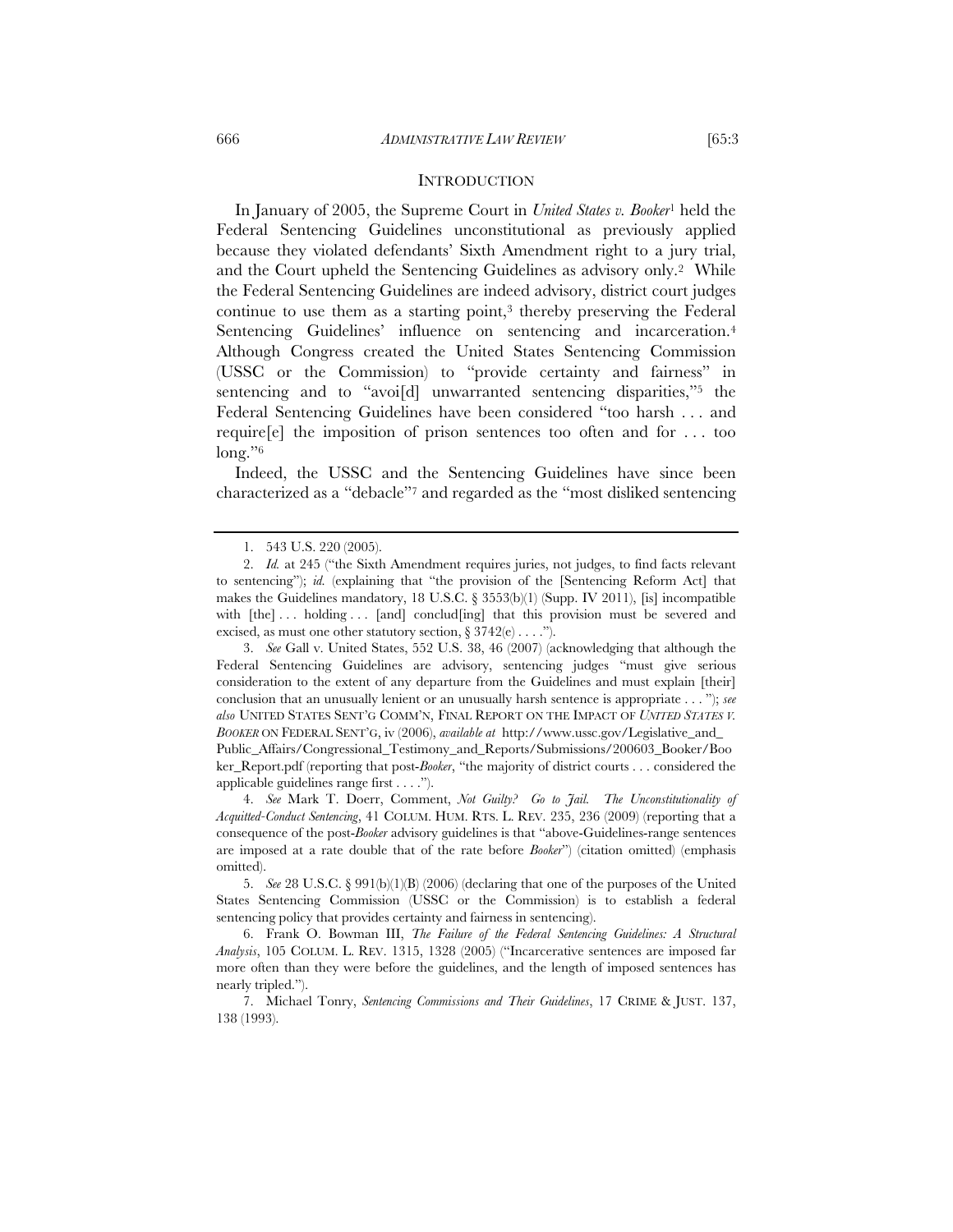reform initiative in the United States"8 in the last century. This Comment examines one of the causes of the federal sentencing reform debacle: the notice-and-comment approach to guidelines rulemaking.

Like many other agencies, the Commission engages in notice-andcomment rulemaking procedure,9 which does not always encourage face-toface collaboration and the exchange of ideas prior to the initial drafting of the proposed rule.10 Under negotiated rulemaking, by contrast, government agencies create an inclusive atmosphere where mutually agreeable decisions are created and stakeholder participation is encouraged prior to the drafting of the proposed rule.11

"Negotiated rulemaking, sometimes referred to as regulatory negotiation or 'reg-neg,' emerged in the 1980s as an alternative to the traditional"

 10. *See* Matthew J. McKinney, *Negotiated Rulemaking: Involving Citizens in Public Decisions*, 60 MONT. L. REV. 499, 500 (1999) (explaining that agencies that typically engage in traditional rulemaking may or may not engage or consult interested stakeholders).

 11. *Id.*; *cf.* Philip J. Harter, *Negotiating Regulations: A Cure for Malaise*, 71 GEO. L.J. 1, 18– 23, 115 (1982) (providing an analysis of the benefits, drawbacks, and complaints of the traditional notice-and-comment rulemaking approach and proposing that federal agencies adopt negotiated rulemaking as an alternative approach). *But see* Cary Coglianese, *Assessing the Advocacy of Negotiated Rulemaking: A Response to Philip Harter*, Working Paper RWP01-2024, JOHN. F. KENNEDY SCH. OF GOV'T, HARVARD UNIV., FACULTY RESEARCH WORKING PAPER SERIES,, *available at* http://www.hks.harvard.edu/m-rcbg/research/c.coglianese\_

 <sup>8.</sup> *Id.* at 138–39 (highlighting that the North Carolina and Texas sentencing commissions, in their infancy, "repudiat[ed] the [F]ederal [G]uidelines as a model for anything they might develop"); *id.* at 139 (stating that the North Carolina Commission actively avoided use of the word "guidelines" in its legislative proposals in order to avoid conflation with the Federal Sentencing Guidelines); *id.* ("At a meeting of state sentencing commissions in Boulder, Colorado, in February 1993, an Ohio representative reported that the Ohio commission early in its work resolved that 'Ohio should not adopt the type of rigid sentencing guidelines exemplified by the Federal Guidelines.'") (citation omitted).

 <sup>9.</sup> *See* 28 U.S.C. § 994(x) (2006) ("The provisions of section 553 of title 5, relating to publication in the Federal Register and public hearing procedure, shall apply to the promulgation of guidelines pursuant to this section."); *see also* UNITED STATES SENT'G COMM'N, RULES OF PRACTICE AND PROCEDURE, (Aug. 2007), *available at*  http://www.ussc.gov/Meetings\_and\_Rulemaking/Practice\_Procedure\_Rules.pdf ("The Commission . . . is subject to only that provision of the Administrative Procedures Act, section 553 of title 5, United States Code, relating to publication in the *Federal Register* and a public hearing procedure, with regard to proposed sentencing guidelines or amendments thereto." (citing 28 U.S.C.  $\S$  994(x)) (italics in original). The USSC's Rules of Practice and Procedure informational publication does not mention the USSC's engagement in Negotiated Rulemaking. *Id.*

new.york\_assessing.advocacy.pdf (arguing that negotiated rulemaking neither saves time nor reduces litigation); Cary Coglianese, *Assessing Consensus: The Promise and Performance of Negotiated Rulemaking*, 46 DUKE L. J. 1255, 1259 (1997) (contending there is a lack of evidence demonstrating that negotiated rulemaking produces better results than conventional rulemaking).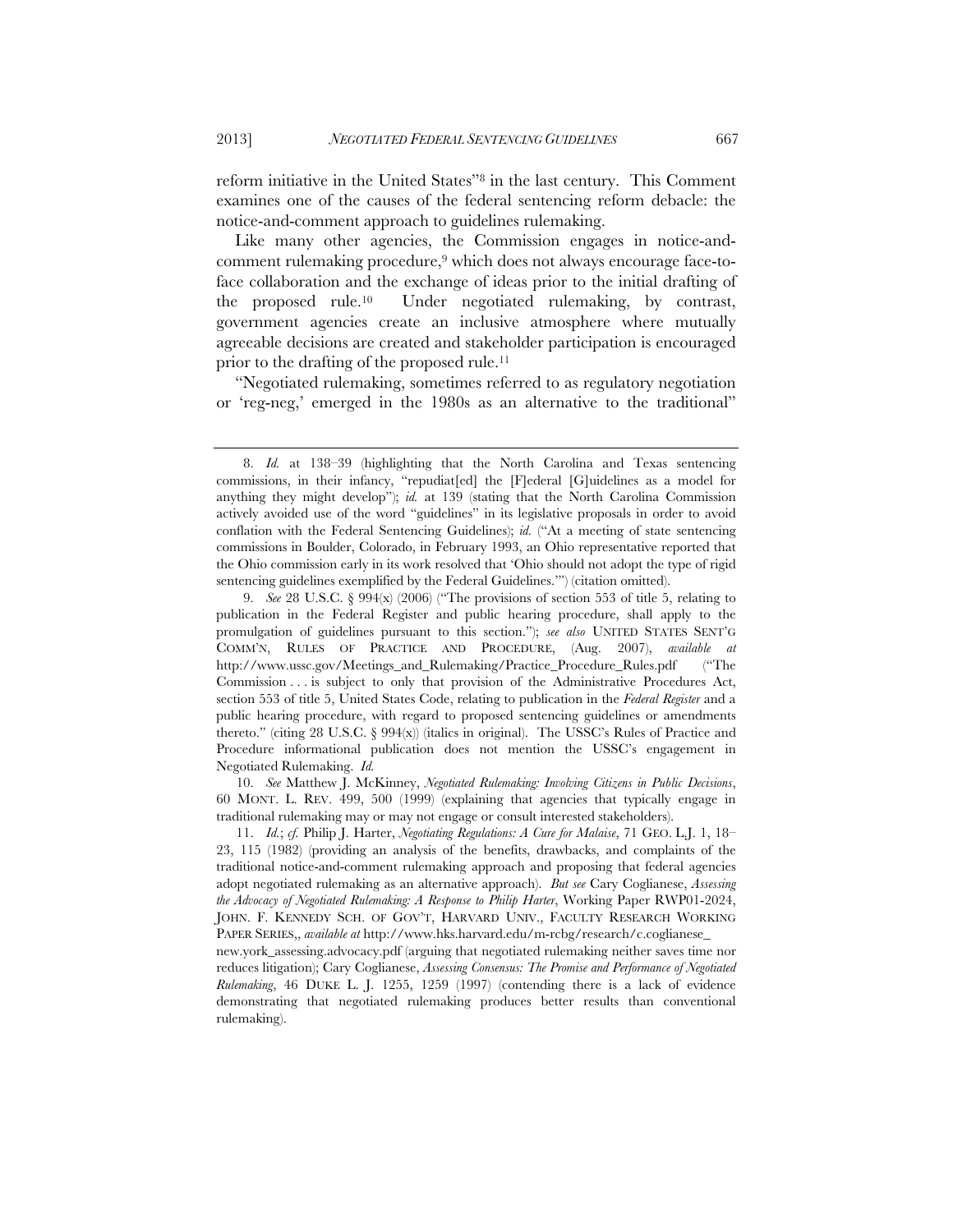rulemaking approach.12 Government agencies that adopt negotiated rulemaking learn from the people and organizations they seek to regulate by sitting down with them and coming to a consensus on what all parties can live with before the agencies draft and submit new rules for comment.13

Despite the federal sentencing system's negative reputation, the idea of sentencing commissions can be successful.<sup>14</sup> The state of Washington is a testament to successful sentencing commissions because of its negotiated rulemaking approach.15 Similar to the USSC, the Washington State Sentencing Guidelines Commission (WSGC) is a statutorily created administrative body16 designed to develop sentencing rules that are "presumptive only," allowing for sentencing judges to exercise discretion and impose sentences that depart from the sentencing rules.17 The WSGC is comprised of twenty voting members and consists of judges, prosecutors, defense attorneys, law enforcement officers, elected officials, a victims' advocate, and ordinary citizens.18 In addition, instead of drafting the proposed sentencing rules behind closed doors, Washington's commission members visit the communities that are being victimized by crime.<sup>19</sup> Together, the stakeholders engage in town hall meetings to discuss what they think is fair and come up with options where incarceration is a last resort and mandatory prison terms are reserved for the most violent

 <sup>12.</sup> McKinney, *supra* note 10, at 500.

 <sup>13.</sup> *Id.*; *see* Harter, *supra* note 11, at 30–32 (comparing the processes in notice-andcomment rulemaking with negotiated rulemaking, and clarifying that under traditional rulemaking, agencies engage with various stakeholders sequentially and one at a time, while under negotiation rulemaking, interested parties will have the opportunity to sit down and address the issues together).

 <sup>14.</sup> Tonry, *supra* note 7, at 137–39 (asserting that beyond the USSC's failures and reputation, "The sentencing commission idea will survive the federal debacle.").

 <sup>15.</sup> *See* Andrew E. Taslitz, *The Criminal Republic: Democratic Breakdown as a Cause of Mass Incarceration*, 9 OHIO ST. J. CRIM. L. 133, 150–51 (2011) (asserting that the Washington State Sentencing Guidelines Commission's (WSGC's) experience has been successful because of Washington's focus on deliberative democracy, where citizen participation is expected and influential in rulemaking).

 <sup>16.</sup> Effective July 1, 2011, the WSGC was eliminated as an independent agency by ESSB 5891. WASHINGTON STATE SENT'G GUIDELINES COMMISSION, WA.GOV, http://www.ofm.wa.gov/sgc/ (last visited Aug. 3, 2013).

 <sup>17.</sup> Taslitz, *supra* note 15, at 150.

 <sup>18.</sup> SENT'G GUIDELINES COMMISSION MEMBERS, WA.GOV, http://www.ofm.wa.gov/ sgc/members/default.asp (last visited Aug. 3, 2013).

 <sup>19.</sup> *See* Taslitz, *supra* note 15, at 151 (citing Matthew Jill, *One Small Step: The Past, Present, and Future of the Federal Sentencing System*, 44 CRIM. L. BULL. 90, 107–08 (2008)) (explaining that the WSGC, "including citizen representatives, held statewide public hearings at which 'ordinary people, citizens, voters, and representatives of civil society and professional associations expressed a range of views on crime control and penal sanctioning'").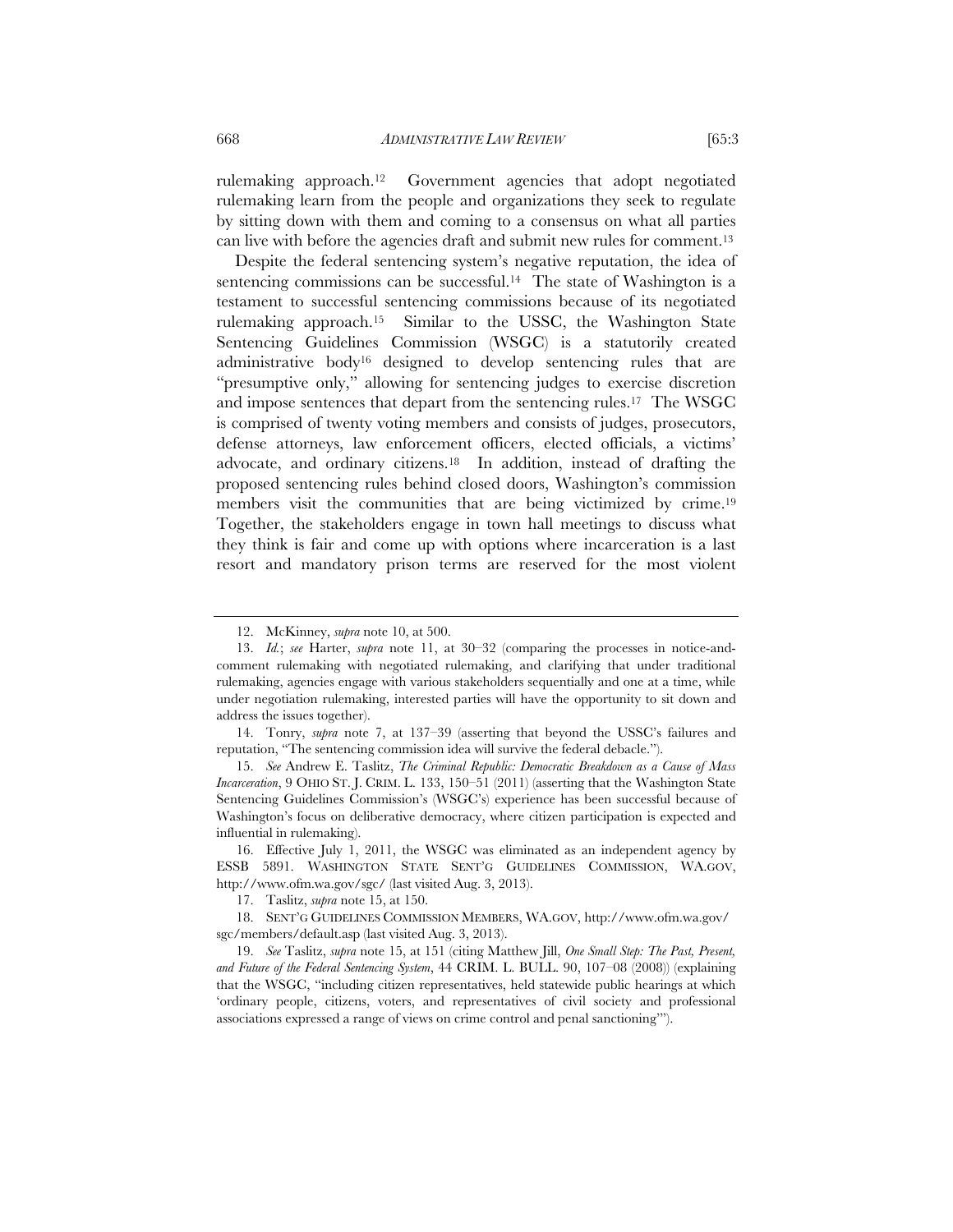offenses, such as murder, assault, and rape.20 Washington's democratic, "deliberative" approach has "diffused social tension, encouraged compromise, maximized viewpoint diversity, and ultimately restrained state harshness."21

This Comment contrasts the traditional notice-and-comment rulemaking approach used by the USSC with the negotiated rulemaking model adopted by Washington. Part I discusses the development of the USSC and Sentencing Guidelines, highlights the major criticisms of the Sentencing Guidelines, and presents a real-life example of how the Sentencing Guidelines affect individuals. Part II provides an overview of negotiated rulemaking. Part III highlights the sentencing reform experience in the State of Washington. Part IV recommends that an alternative commission be created and that federal sentencing guidelines be adopted like the State of Washington's by using a deliberative negotiating procedure. Such a reform will not only work toward better policy, but will also address the Federal Sentencing Guidelines' severity and harshness, ultimately moving the Federal Sentencing Guidelines closer to Congress's initial goal of "certainty and fairness" in sentencing.22 Part IV also addresses potential hurdles inherent in developing an alternative commission and reforming the Federal Sentencing Guidelines. Finally, this Comment concludes by proposing that despite potential short-term hurdles in negotiated rulemaking, scrapping the current federal guidelines system and adopting an alternative rulemaking procedure is the only way for the federal sentencing system to institute reasonable and consistent guidelines that make public participation integral to the rulemaking process.

# I. DEVELOPMENT OF THE FEDERAL SENTENCING GUIDELINES

#### *A. Pre-Guidelines Federal Sentencing*

Prior to passage of the Sentencing Reform Act of 1984 (SRA), federal sentencing followed an "indeterminate" structure.<sup>23</sup> For the majority of offenses, "Congress proscribed a range of punishment that could be imposed for an individual convicted of a particular offense . . . ."24 Judges were given wide discretion to impose sentences within the statutory range

 <sup>20.</sup> *Id.* at 150–51.

 <sup>21.</sup> *Id.* at 151.

 <sup>22. 28</sup> U.S.C. § 991(b)(1)(B) (2006).

 <sup>23.</sup> *See* Brief for Orrin G. Hatch et al. as Amici Curiae Supporting Petitioners, United States v. Booker, 543 U.S. 220 (2005) [hereinafter Brief for Petitioners] (Nos. 04-104, 04- 105), 2004 WL 1950640, at \*4.

 <sup>24.</sup> *Id.*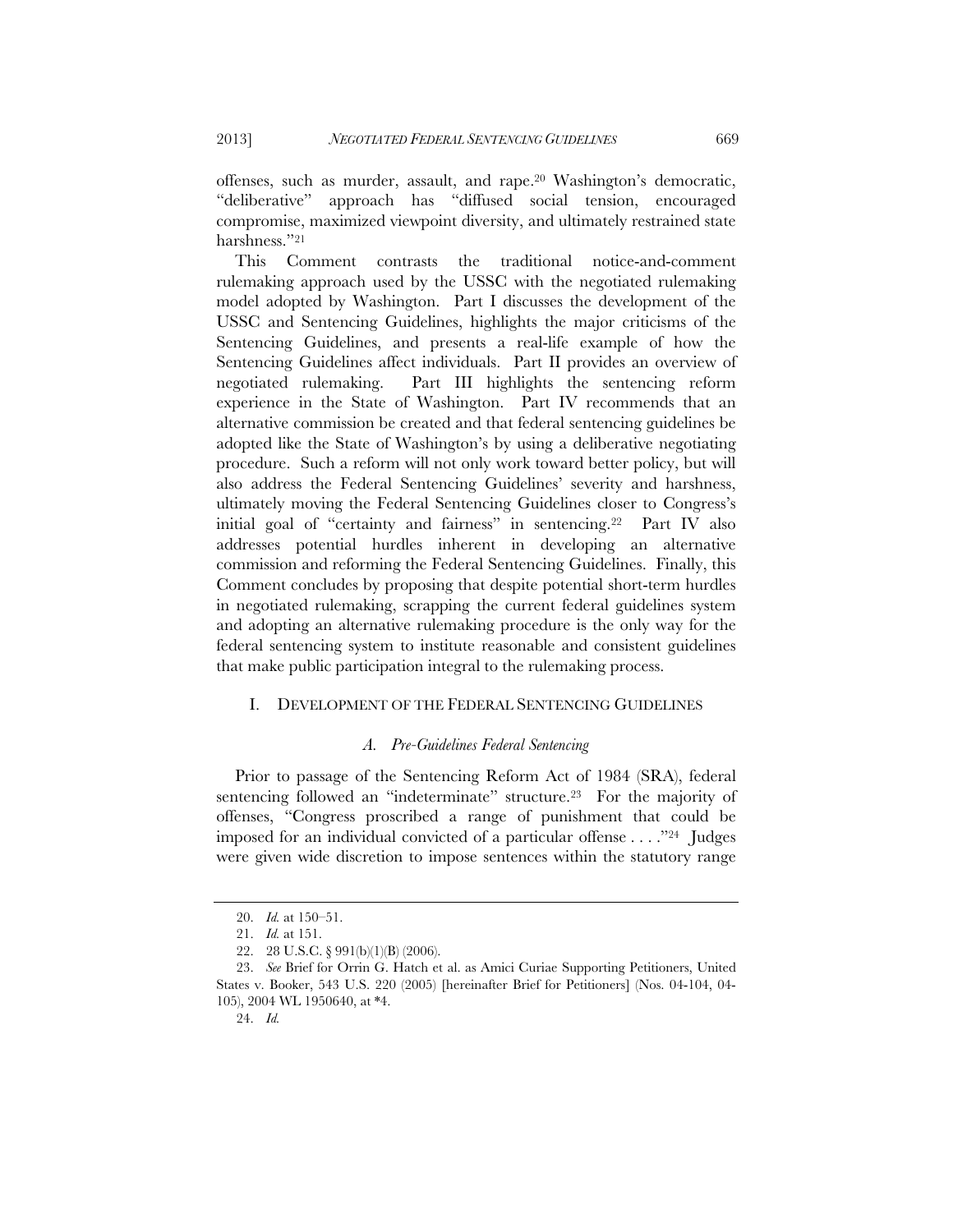based on various mitigating and aggravating factors a court deemed relevant.25 Congress also placed no limitation "on the information concerning the background, character, and conduct of a person convicted of an offense which a [sentencing] court of the United States may receive and consider for the purpose of imposing an appropriate sentence."26 Moreover, "so long as the final sentence was within statutory limits, it was essentially unreviewable by a court of appeals."27

In the 1970s and 1980s, the federal discretionary sentencing system came to be grossly disfavored by state and federal actors, partly because it produced arbitrary and inconsistent sentences among otherwise similarly situated defendants "within different judicial districts across the country and even among judges in the same district."28 Sentencing disparities, in some cases, were also based on judicial deliberation of a defendant's race, sex, and other illegitimate factors.<sup>29</sup> The federal "parole system permitted the release of prisoners based upon inconsistent ideas regarding the potential for rehabilitation, exacerbated [sic] the lack of uniformity."30

#### *B. Overview of the Sentencing Reform Act and Sentencing Guidelines*

In 1984, Congress enacted the SRA as part of the Comprehensive Crime Control Act of 1984.31 The SRA was the product of a bipartisan and interbranch legislative effort to eradicate the crises of sentencing disparities and inequalities that beset the federal system.32 No longer were judges given

 30. UNITED STATES SENT'G COMM'N, *supra* note 3. Despite judicial discretion in determining sentences, parole boards ultimately determined the length of sentences offenders actually served. *See* Bowman III, *supra* note 6, at 1321 n.23. Each federal prison had its own parole board, which had "discretionary power to release any prisoner who served at least one-third of his original stated sentence if the board was satisfied that 'there [was] a reasonable probability that [the prisoner] [would] live and remain at liberty without violating the laws,' and that release 'is not incompatible with the welfare of society.'" *Id.*

 31. Pub. L. No. 98-473, 98 Stat. 1837 (1984); Romano v. Luther, 816 F.2d 832, 835 (2d Cir. 1987).

 32. *See* 28 U.S.C. § 991(b)(1)(B) (2006) (establishing the general purpose and objectives of the Commission); *see also* 28 U.S.C. § 994(f) (2006) ("The Commission, in promulgating guidelines pursuant to subsection (a)(1), shall promote the purposes set forth in section  $991(b)(1)$ , with particular attention to the requirements of subsection  $991(b)(1)(B)$  for providing certainty and fairness in sentencing and reducing unwarranted sentencing disparities."); UNITED STATES SENT'G COMM'N, *supra* note 3, at 2 ("[The SRA] sought to

 <sup>25.</sup> *Id.*; *see also* Dorszynski v. United States, 418 U.S. 424, 437 (1974) (characterizing judicial power and discretion in sentencing before the SRA was enacted as virtually "unfettered").

 <sup>26. 18</sup> U.S.C. § 3661 (2006).

 <sup>27.</sup> Bowman III, *supra* note 6, at 1322.

 <sup>28.</sup> Brief Supporting Petitioners, *supra* note 23, at \*4.

 <sup>29.</sup> *Id.*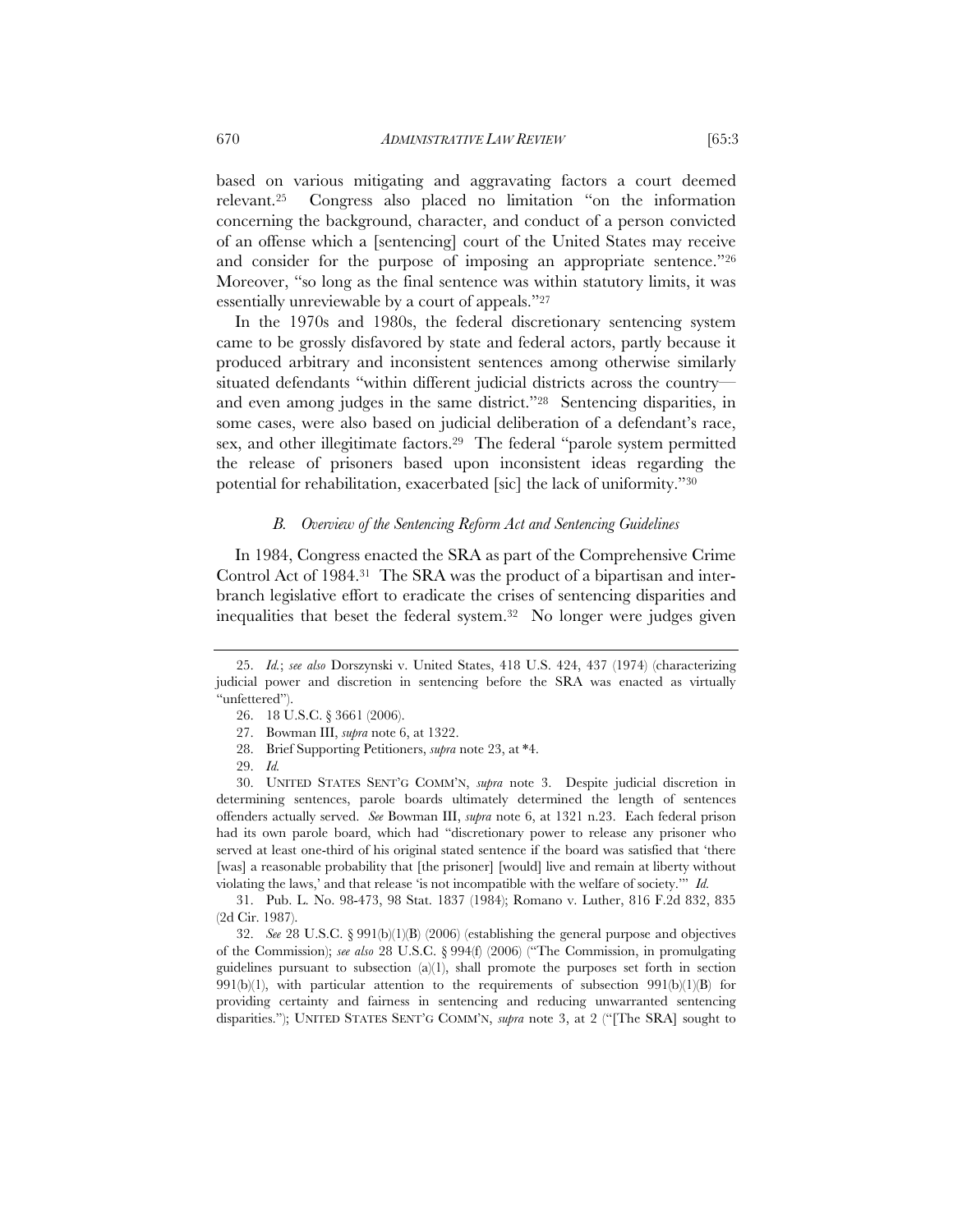unfettered discretion to impose sentences based on arbitrary and illegitimate factors.33 "The SRA transformed federal sentencing into a determinate system,"34 it abolished parole,35 and "required [defendants] to serve at least eighty-five percent of the sentence imposed by the court."36

The cornerstone of the SRA was the creation of the USSC, an independent agency within the judicial branch<sup>37</sup> charged with promulgating sentencing guidelines for federal sentencing courts.38 Congress created the Commission for several reasons: first, to bring order to the unorganized federal Criminal Code; second, to ensure that the Sentencing Guidelines would be "monitor[ed], stud[ied] and refin[ed] over time" (while understanding that they would be "imperfect" in their infancy); and finally, to protect the Sentencing Guidelines from political interference.39

The USSC consists of seven voting members who are all appointed by the President and confirmed by the Senate.40 The SRA provides that at least three of the members must be federal judges.41 The SRA further mandates that no more than four commissioners can be in the same political party.42 The Attorney General, or his designee, is a nonvoting member of the Commission,<sup>43</sup> but the defense bar is not institutionally represented on the Commission.44

 37. 28 U.S.C. § 991(a) (2006); s*ee also* Mistretta v. United States, 488 U.S. 361, 393 (1989) (expressing that the USSC "is not a court, does not exercise judicial power, and is not controlled by or accountable to members of the Judicial Branch").

40. 28 U.S.C. § 991(a).

eliminate unwarranted disparity in sentencing and to address the inequalities created by sentencing indeterminacy."); Brief Supporting Petitioners, *supra* note 23, at \*4 (expressing that the indeterminate federal sentencing system was a primary cause of the widespread disparities in sentencing both nationally and even within federal districts).

 <sup>33.</sup> *See* 18 U.S.C. § 3553(a)(2) (2006) (outlining that sentencing should be tailored: "(A) to reflect the seriousness of the offense, to promote respect for the law, and to provide just punishment for the offense; (B) to afford adequate deterrence to criminal conduct; (C) to protect the public from further crimes of the defendant; and (D) to provide the defendant with needed educational or vocational training, medical care, or other correctional treatment in the most effective manner").

 <sup>34.</sup> Bowman III, *supra* note 6, at 1323.

 <sup>35.</sup> Walden v. U.S. Parole Comm'n, 114 F.3d 1136, 1138 (11th Cir. 1997).

 <sup>36.</sup> *See* Bowman III, *supra* note 6, at 1323. *But see id.* at 1323 n.31 (explaining that the time served by most defendants was higher, with one study reporting that defendants served an average of eighty-seven percent of their initial sentence).

 <sup>38.</sup> *See generally* 28 U.S.C. §§ 991, 994, 995(a)(1) (2006).

 <sup>39.</sup> Bowman III, *supra* note 6, at 1324.

 <sup>41.</sup> *Id.*

 <sup>42.</sup> *Id.*

 <sup>43.</sup> *Id*.

 <sup>44.</sup> *Id.*; *see also* Bowman III, *supra* note 6, at 1324.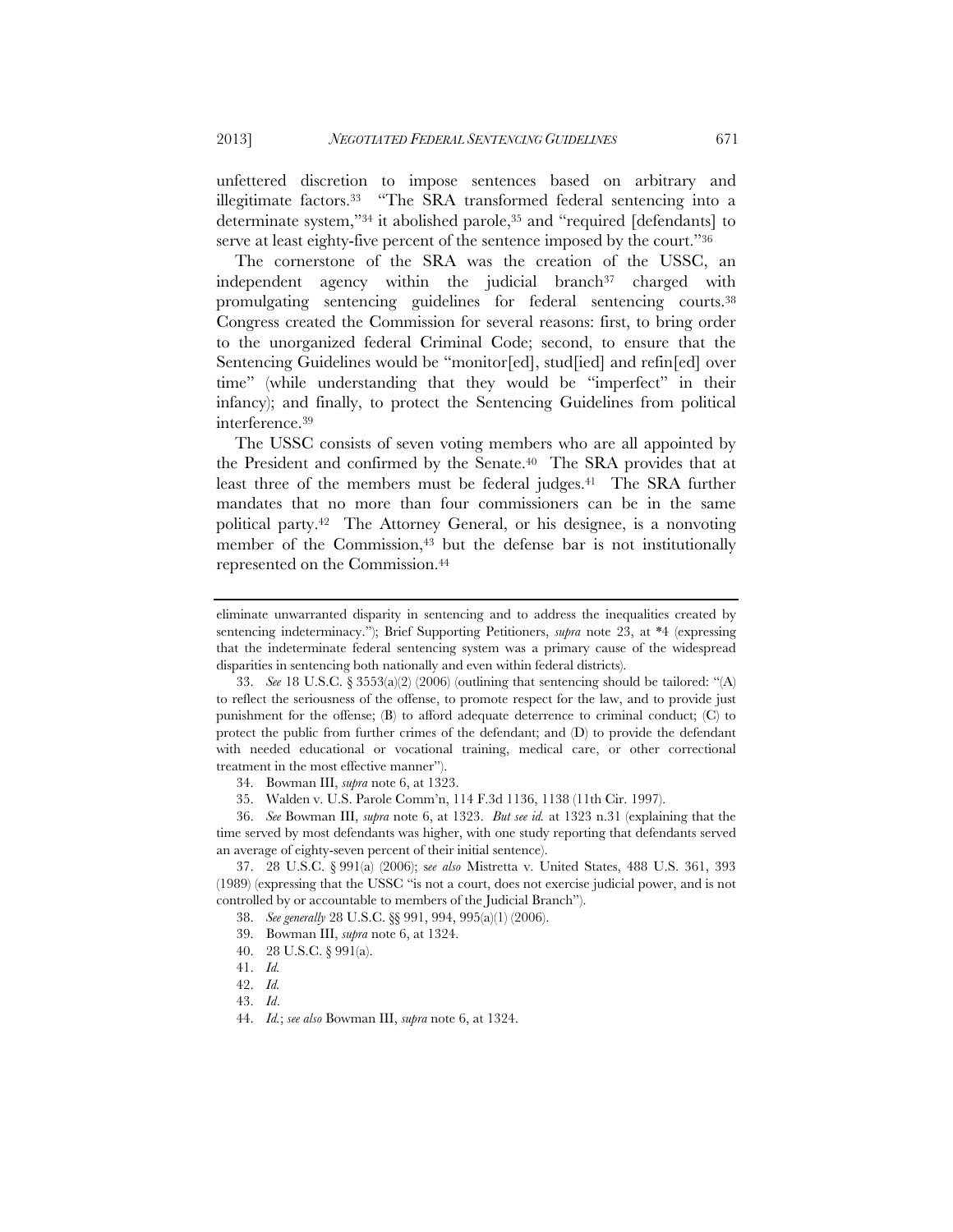Rather than creating an entirely new sentencing system, the USSC developed a guidelines structure based on predetermined sentencing ranges for various offenses, which consisted largely of the mathematical average of the pre-guidelines sentences.45 "The [F]ederal [S]entencing [G]uidelines are, in a sense, simply a long set of instructions for . . . the sentencing table . . . a two-dimensional grid which measures the seriousness of the current offense on its vertical axis and the defendant's criminal history on its horizontal axis."<sup>46</sup> An initial determination of a particular sentencing range is calculated by the intersection of the offense levels and criminal history categories on the sentencing grid; the sentencing ranges are expressed in months.47 Sentencing severity levels are distinguished by the sentencing ranges, and mitigating and aggravating factors alter the severity of the sentence for the relevant offense.<sup>48</sup>

# *C. Criticisms of the Sentencing Guidelines*

The Sentencing Guidelines have become rules and regulations that few comprehend and of which even fewer approve.49 "Many sentencing judges, practitioners, and academics criticized the guidelines system as being too

United States Sentencing Comm'n, Guidelines Manual, § 1A4(g) (2011).

 48. William K. Sessions III, *Federal Sentencing Policy: Changes Since The Sentencing Reform Act of 1984 and the Evolving Role of the Sentencing Commission*, 91 WIS. L. REV. 85, 91 (2012).

 49. *See generally* Erik S. Siebert, Comment, *The Process is the Problem: Lessons Learned from United States Drug Sentencing Reform*, 44 U. RICH. L. REV. 867, 867–78 (2010) (arguing that the process of federal sentencing reform, particularly related to drug reform, is flawed); Tonry, *supra* note 7, at 138 (summarizing that the Federal Sentencing Guidelines have been "commonly criticized on policy grounds [because] . . . they unduly limit judicial discretion and unduly shift discretion to prosecutors, on process grounds [because] . . . they foreseeably cause judges and prosecutors to devise hypocritical stratagems to circumvent them, on technocratic grounds [because] . . . they are too complex and are hard to apply accurately, on fairness grounds [because] . . . they . . . tak[e] only offense elements and prior criminal history into account, [creating circumstances where] very different defendants receive the same sentence, and on normative grounds [because] . . . they greatly increased the proportion of offenders receiving prison sentences and are generally too harsh").

 <sup>45.</sup> The Commission Guidelines Manual details how the sentencing ranges were derived:

In determining the appropriate sentencing ranges for each offense, the Commission estimated the average sentences served within each category under the pre-guidelines sentencing system . . . . While the Commission has not considered itself bound by pre-guidelines sentencing practice, it has not attempted to develop an entirely new system of sentencing on the basis of theory alone. Guideline sentences, in many instances, will approximate average pre-guidelines practice and adherence to the guidelines will help to eliminate wide disparity.

 <sup>46.</sup> Bowman III, *supra* note 6, at 1324.

 <sup>47.</sup> *Id.* at 1324–25.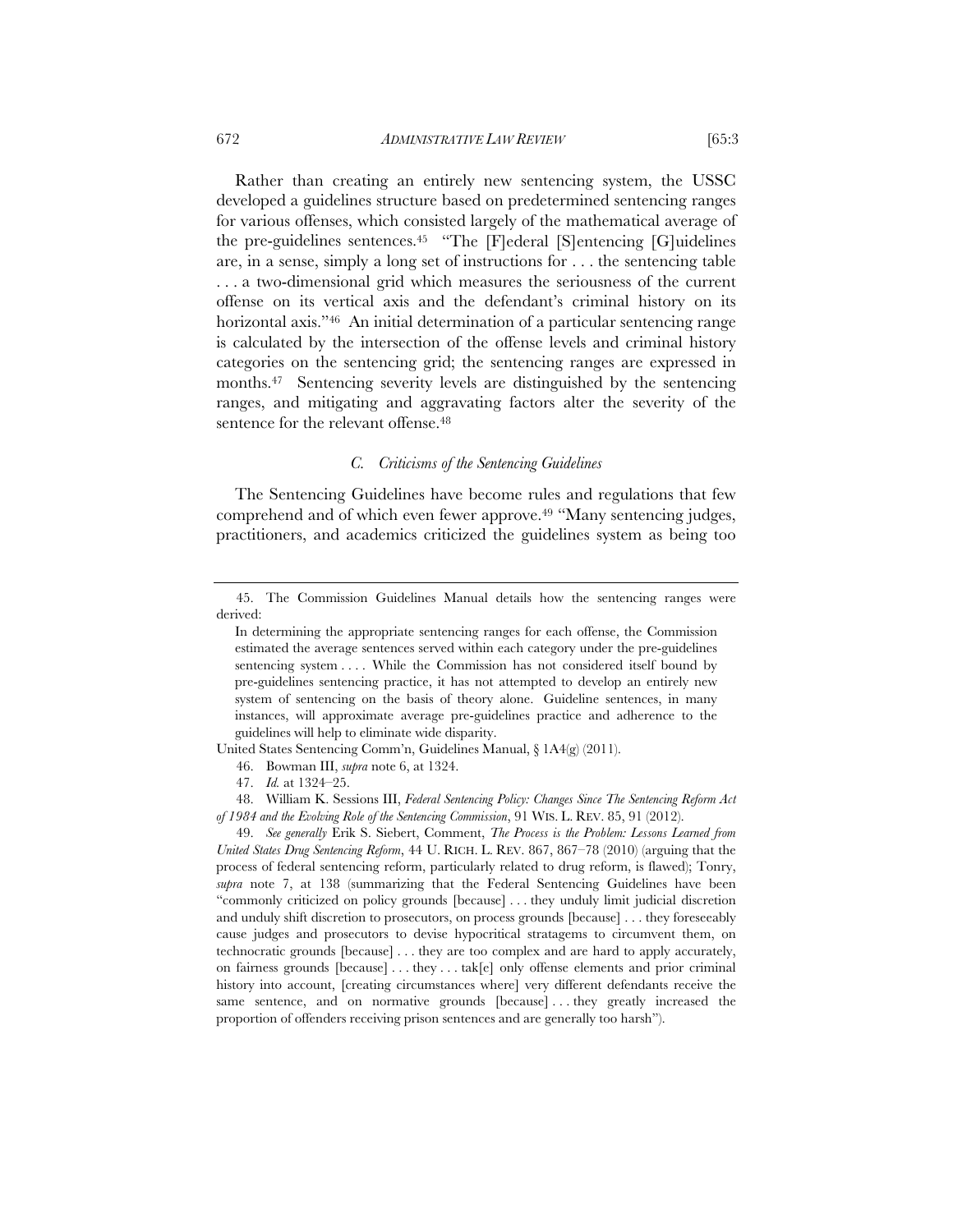... rigid, ... harsh,"<sup>50</sup> racially discriminatory,<sup>51</sup> overly complex,<sup>52</sup> and unreasonable.53 Interestingly, especially given Congress's intent to insulate the Commission from politics,<sup>54</sup> much of the severity in the federal Sentencing Guidelines is attributable to congressional and executive actions, apart from the work of the Commission.55 For instance, the war on drugs has drowned the U.S. prison system by placing millions of nonviolent offenders in prisons for excessively long periods of time,<sup>56</sup> and at

 53. *See* Letter from The Honorable Myron H. Bright, U.S. Circuit Judge, Eighth Circuit, to The Honorable Patti B. Saris, Chair, United States Sentencing Commission, 3 (Jan. 10, 2012), *available at* http://www.ussc.gov/Legislative\_and\_Public\_Affairs/Public\_

Hearings\_and\_Meetings/20120215-16/Testimony\_16\_Bright.pdf (opposing the USSC's current ideas for reform and pointing out that some guidelines are not reasonable, lack strong underpinnings, and fail to deserve the same quantum of deference on appeal); Adam Lamparello, *Incorporating the Procedural Justice Model Into Federal Sentencing Jurisprudence in the Aftermath of* United States v. Booker: *Establishing United States Sentencing Courts*, 4 N.Y.U. J. L. & LIBERTY 112, 126 (2009) ("[D]espite the fact that pre-Guidelines sentences were often imposed without any explicit purpose or underlying justification, such sentences became an integral, if not indispensable, aspect of the Guidelines' paradigm."). This Comment assumes the validity of the federal sentencing system's criticisms.

54. *See supra* note 39 and accompanying text.

 55. *See* Ronald F. Wright, *The United States Sentencing Commission As An Administrative Agency*, 4 FED. SENT'G REP. 134, 136 (1991) ("Congress has consistently undermined the Commission's capacity to coordinate sentencing policy and to respond to the most reliable types of information available" partly because of Congress's common practice of enacting mandatory minimum sentences for crimes, and Congress's directives to the Commission to increase offense levels for particular crimes); Sessions III, *supra* note 48, at 92–95 (highlighting that Congress imposed mandatory minimums for numerous drug-related offenses); *see also* Bowman III, *supra* note 6, at 1341 ("Congress frequently increases and scarcely ever decreases the severity of federal sentences . . . .").

 56. *See* John Schmitt et al., CENTER FOR ECONOMIC AND POLICY RESEARCH., THE HIGH BUDGETARY COST OF INCARCERATION, 1 (2010), *available at* http://www.cepr.net/ documents/publications/incarceration-2010-06.pdf ("Non-violent offenders make up over 60 percent of the prison and jail population. Non-violent drug offenders now account for about one-fourth of all offenders behind bars . . . ."); Editorial, *Sensible Sentences for Nonviolent Offenders*, N.Y. TIMES, June 24, 2012, at A38 ("The number of inmates in state and federal prisons has doubled in the past 20 years to more than 1.5 million. Annual spending on state and federal corrections systems is more than \$57 billion . . . [a] primary cause of rising costs is longer sentences."); *cf. Drug War Statistics*, DRUGPOLICY.ORG, http://www.drugpolicy.org/ drug-war-statistics (last visited Aug. 3, 2013) (reporting that 1.53 million individuals in the

 <sup>50.</sup> Sessions III, *supra* note 48, at 92.

 <sup>51.</sup> *See generally* Kenneth B. Nunn, *Race, Crime, and the Pool of Surplus Criminality: Or Why the "War On Drugs" Was a "War on Blacks"*, 6 J. GENDER RACE & JUST. 381, 396–400 (2002) (arguing that the federal sentencing scheme, particularly related to cocaine sentencing rules, has unreasonably and disproportionately targeted and disenfranchised African-Americans).

 <sup>52.</sup> *See* Sessions III, *supra* note 48, at 92; Matthew Jill, *One Small Step: The Past, Present, and Future of the Federal Sentencing System*, 44 CRIM. L. BULL. 91, 97 (2008) (arguing that the Federal Sentencing Guidelines are "immensely complex, narrowly tailored, [and] restrictive").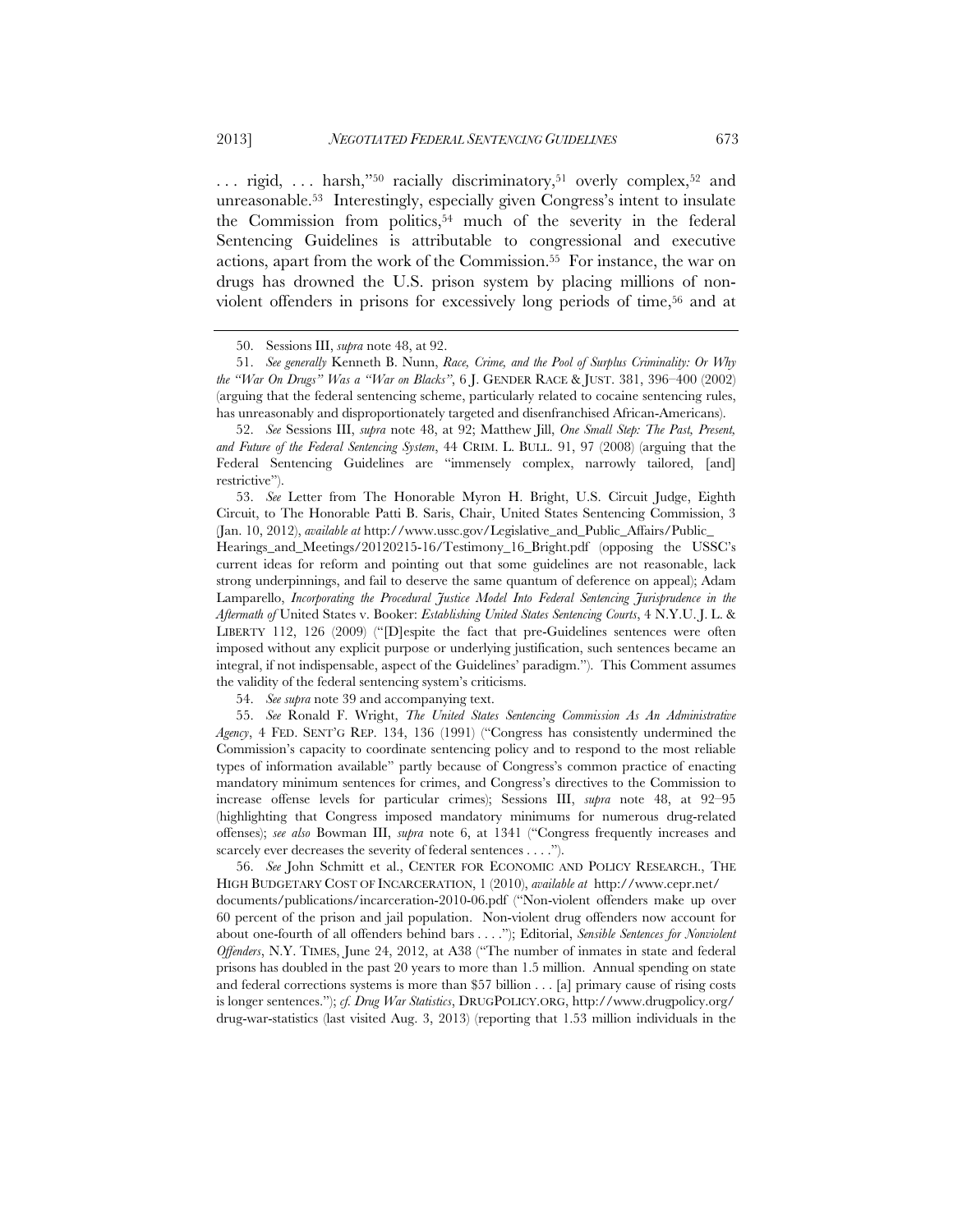huge costs<sup>57</sup> with little benefit to society.<sup>58</sup> According to a recent poll, the American public overwhelmingly believes that the U.S. war on drugs has failed,59 making the longer, harsher sentencing guidelines in non-violent drug offense cases even more unreasonable.

Furthermore, the federal cocaine-sentencing scheme, in particular, has grossly contributed to racial disparities and unreasonable sentences, with African-Americans being sentenced to serve time in federal prisons at alarmingly higher rates and for longer periods of time than whites. $60$ Federal sentencing rules that distinguish between powder and crack cocaine contribute to these disparities.61 This "difference in crack/powder cocaine sentencing is significant because African-Americans are more likely to use crack, while white drug users are more likely to use powder cocaine,"62 despite the fact that there is no physiological difference between crack and powder cocaine.63

The first crack and powder cocaine sentencing disparities were enacted

 58. *See* PEW CENTER ON THE STATES, TIME SERVED: THE HIGH COST, LOW RETURN OF LONGER PRISON TERMS, 4 (2012), *available at* http://www.pewtrusts.org/uploadedFiles/ wwwpewtrustsorg/Reports/sentencing\_and\_corrections/Prison\_Time\_Served.pdf ("For a substantial number of offenders, there is little or no evidence that keeping them locked up longer prevents additional crime."). *But see* SHOULD INCARCERATION BE SUBSTITUTED FOR WITH TREATMENT FOR DRUG OFFENDERS?,ACLU.ORG, http://aclu.procon.org/view.answers.php?questionID=000732 (last visited June 8, 2013) (highlighting Rachel Hutzel's argument against substituting treatment for incarceration for drug offenders because "[t]he majority of traffic-related deaths are drug or alcohol-related. And personal crimes such as child endangering and domestic violence are usually fueled by drugs or alcohol. . . . Treatment, without punishment, is unfair to victims of drug-motivated crimes . . . . Further, treatment is ineffective to deal with dealers . . . who profit enormously from the addiction of others.") (quoting Rachel Hutzel, *Many Drug Offenders Need Punishment, Not Just Treatment*, DAYTON DAILY NEWS, June 23, 2009)).

 59. *See* Lucia Graves, *Drug Wars Poll Shows Americans Believe U.S. Is Losing*, HUFFINGTON POST (Nov. 13, 2012), http://www.huffingtonpost.com/2012/11/13/drug-war-poll-losing\_ n\_2125464.html (reporting that seven percent of the American public believes the war on drugs has been successful; eighty-two percent believe the war on drugs has failed; and twelve percent are not sure).

60. *See* Nunn, *supra* note 51, at 396–99.

 61. *See* 21 U.S.C. § 841(b)(1)(A) (Supp. IV 2011) (setting forth penalties for possession of cocaine with intent to distribute); *cf.* Bowman III, *supra* note 6, at 1329 ("No discussion of sentence severity of the [F]ederal [S]entencing [G]uidelines would be complete without consideration of drug sentences.").

62. Nunn, *supra* note 51, at 396–97.

63*. Id*. at 396.

United States were arrested in 2011 on non-violent drug charges).

 <sup>57.</sup> *See* Matt Sledge, *The Drug War and Mass Incarceration By The Numbers*, HUFFINGTON POST (April 8, 2013), http://www.huffingtonpost.com/2013/04/08/drug-war-massincarceration\_n\_3034310.html ("Over four decades . . . American taxpayers have dished out \$1 trillion on the drug war.").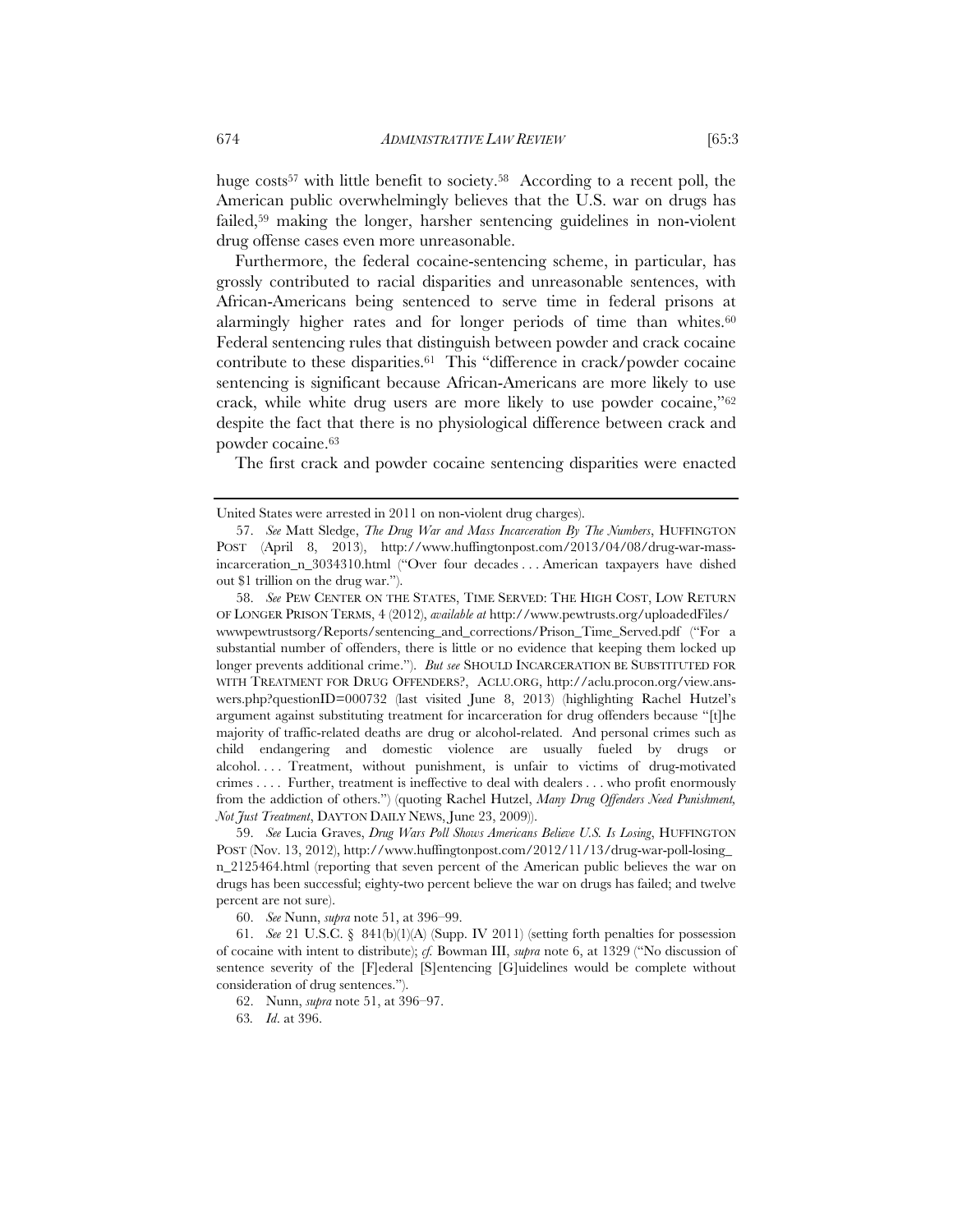with the passage of the Anti-Drug Abuse Act of 1986 (ADAA).<sup>64</sup> Later, based on the mandatory minimums set forth in the ADAA, the USSC imposed a 100:1 crack-to-cocaine sentencing ratio in the Sentencing Guidelines.65 Since then, the majority of federal cocaine prosecutions have been disproportionately against African Americans.<sup>66</sup>

Congress heightened its already pervasive role in the sentencing process with the passage of the Violent Crime Control and Law Enforcement Act of 1994,67 where it required the USSC to provide recommendations to Congress, subject to congressional approval, that address the varying penalties for different forms of cocaine and include recommendations for "retention or modification of such differences in penalty levels."68 The USSC made a series of recommendations related to unreasonable cocaine sentencing disparities to Congress in  $1995,69$  1997,70 and 2002,71 yet

 65. *See* Siebert, *supra* note 49, at 872–73 (citing UNITED STATES SENT'G COMM'N, GUIDELINES MANUAL, § 2D1.1 (1987)).

 <sup>64.</sup> Anti-Drug Abuse Act of 1986, Pub. L. No. 99-570, 100 Stat. 3207 (1986) (codified as amended at 21 U.S.C. § 841); Nunn, *supra* note 51, at 397. In the 1980s crack cocaine and the violence related to it sparked great public concern. Siebert, *supra* note 49, at 872 (internal citations omitted). Congress responded by introducing crack-to-cocaine sentencing disparity proposals, "ranging from a 20-to-1 proposal introduced by the Reagan Administration, to a 50-to-1 proposal introduced by the House Democrats and a 100-to-1 proposals introduced by the Senate Democrats." *Id.* The House Democrats' proposal was initially adopted. *Id.*

 <sup>66.</sup> *See* Nunn, *supra* note 51, at 397 n.117 (citing United States v. Armstrong, 517 U.S. 456, 479–80 (1996)) (Kennedy, J., dissenting) (pointing out that although whites represent sixty-five percent of crack cocaine users, they comprised of only four percent of federal defendants charged with trafficking crack, while blacks experienced eighty-eight percent of crack cocaine prosecutions).

 <sup>67.</sup> Pub. L. No. 103–322, 108 Stat. 1796 (codified at 42 U.S.C. § 13701); Siebert, *supra* note 49, at 874.

 <sup>68.</sup> *See* Pub. L. No. 103–322, Title XXVIII, § 280006, Sept. 13, 1994, 108 Stat. 2097; Siebert, *supra* note 49, at 874.

 <sup>69.</sup> *See* U.S. SENT'G COMM'N, SPECIAL REPORT TO THE CONGRESS: COCAINE AND FEDERAL SENT'G POLICY, chap. 8, (Feb. 1995), *available at* http://www.ussc.gov/Legislative\_ and\_Public\_Affairs/Congressional\_Testimony\_and\_Reports/Drug\_Topics/199502\_RtC\_ Cocaine\_Sentencing\_Policy/CHAP8.HTM (recommending to Congress that the 100:1 quantity ratio for crack and powder cocaine be "re-examined and revised"); Siebert, *supra* note 49, at 875.

 <sup>70.</sup> U.S. SENT'G COMM'N, SPECIAL REPORT TO THE CONGRESS: COCAINE AND FEDERAL SENT'G POLICY, 9 (Apr. 1997), *available at* http://www.ussc.gov/Legislative\_and\_ Public\_Affairs/Congressional\_Testimony\_and\_Reports/Drug\_Topics/19970429\_RtC\_Co caine\_Sentencing\_Policy.PDF (recommending to Congress that the triggers for mandatory minimums for crack and powder cocaine be brought to a 5:1 quantity ratio); *see* Siebert, *supra* note 49, at 876.

 <sup>71.</sup> U.S. SENT'G COMM'N, SPECIAL REPORT TO THE CONGRESS: COCAINE AND FEDERAL SENT'G POLICY (May 2002), *available at* http://www.ussc.gov/Legislative\_and\_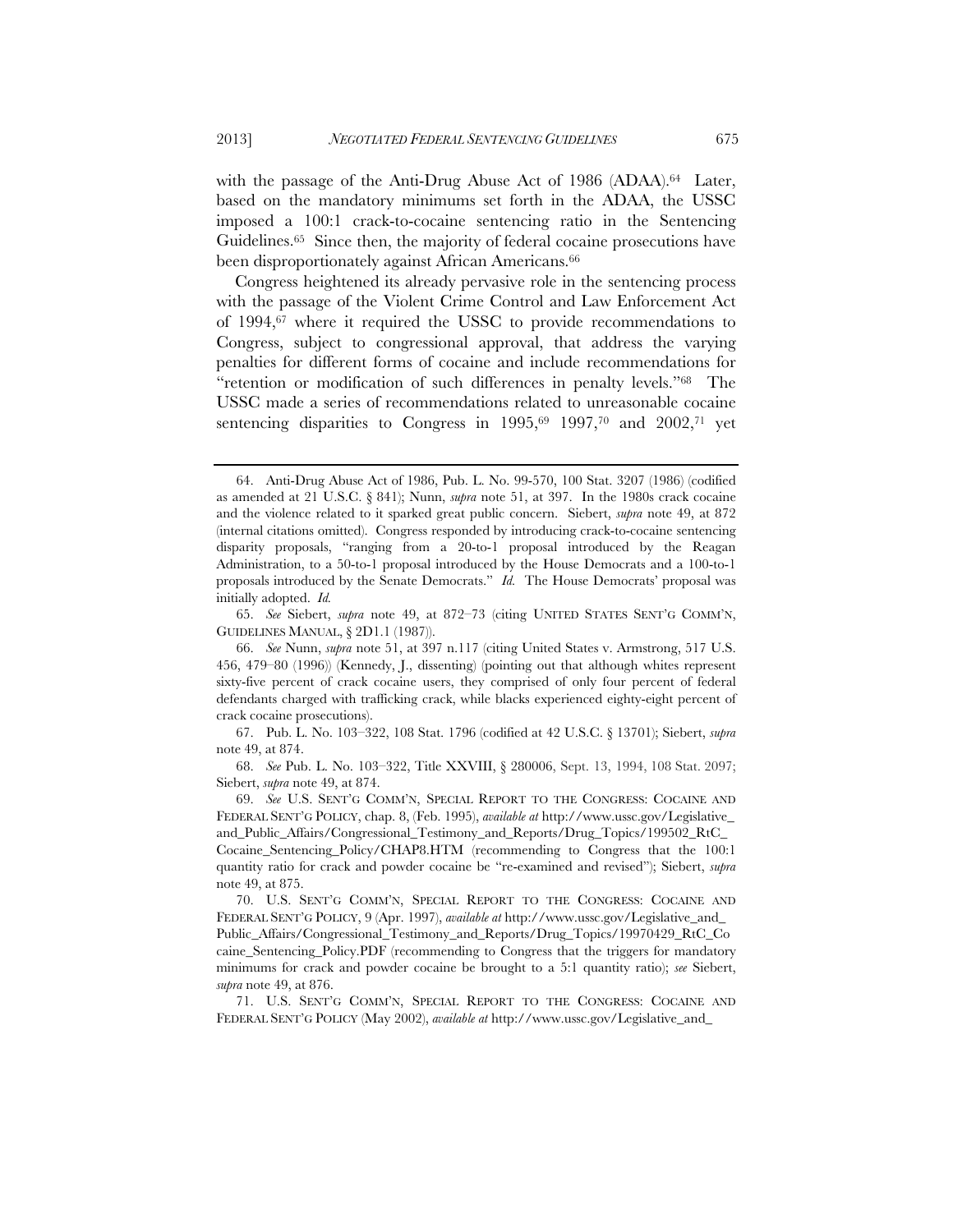Congress declined to follow the recommendations.72 The enactment of the Fair Sentencing Act of 201073 finally lessened such disparities in sentencing between crack and powder cocaine from 100:1 to 18:1,74 yet still maintaining the arbitrary and racially discriminatory distinctions between the two forms of cocaine.75

In addition to Congress's role in the federal sentencing scheme, the Justice Department's aggressive advocacy of tougher sentencing directed toward Congress, and subsequently on the USSC, has also deeply impacted the severity with which the federal sentencing courts punish individuals.76 This aggressive sentencing culture has given the United States the distinction of incarcerating its citizens at alarmingly higher rates than many other countries.77

This aggressive sentencing system is not only bad for African-Americans and non-violent defendants in the war on drugs<sup>78</sup> but it also presents a major fiscal burden on society at large, especially given the fiscal challenges currently faced by the United States.79 In 2010, it cost over \$25,000 to incarcerate an inmate in the federal system.<sup>80</sup> Moreover, in 2010, over two

72. Siebert, *supra* note 49, at 877.

73. 21 U.S.C. § 841.

 74. Lauren Burke, *Retroactivity: Supreme Court Rules on Crack Cocaine Sentences*, POLITIC365.COM (June 21, 2012), http://politic365.com/2012/06/21/supreme-courtrules-some-crack-cocaine-sentences-are-retroactive/.

75. Nunn, *supra* note 51, at 396.

 76. *See* Bowman III, *supra* note 6, at 1340 (pointing out the Justice Department's role in creating statutory and guidelines sentencing rules, and criticizing the Department's advocacy of tougher sentencing levels and "unyielding opposition to any mitigation of existing sentencing levels").

 77. *See* Roy Walmsley, *World Prison Population List (Ninth ed.)*, INT'L CENTRE FOR PRISON STUDIES, *available at* http://www.idcr.org.uk/wp-content/uploads/2010/09/WPPL-9- 22.pdf (highlighting that over 10.1 million individuals are incarcerated in the world, and almost a quarter are in the U.S.).

78. *See supra* notes 58–60.

79. *See* Bright Letter, *supra* note 53, at 4.

 80. Annual Determination of Average Cost of Incarceration, 76 Fed. Reg. 57081, 57081 (Sept. 15, 2011) (noting that the average cost of incarceration for an offender in Fiscal Year 2010 was \$25,838).

Public\_Affairs/Congressional\_Testimony\_and\_Reports/Drug\_Topics/200205\_RtC\_Cocai ne\_Sentencing\_Policy/ch1.pdf (recommending to Congress that that 100:1 quantity ratio for crack and powder cocaine be reduced to a 20:1 quantity ratio; *see also* U.S. SENT'G COMM'N, SPECIAL REPORT TO THE CONGRESS: COCAINE AND FEDERAL SENT'G POLICY, 8 (May 2007), *available at* http://www.ussc.gov/Legislative\_and\_Public\_Affairs/Congressional

\_Testimony\_and\_Reports/Drug\_Topics/200705\_RtC\_Cocaine\_Sentencing\_Policy.pdf (recommending to Congress that the crack and powder 100:1 quantity ratio be reduced and insisting that the 100:1 ratio undermines congressional objectives set forth in the Sentencing Reform Act).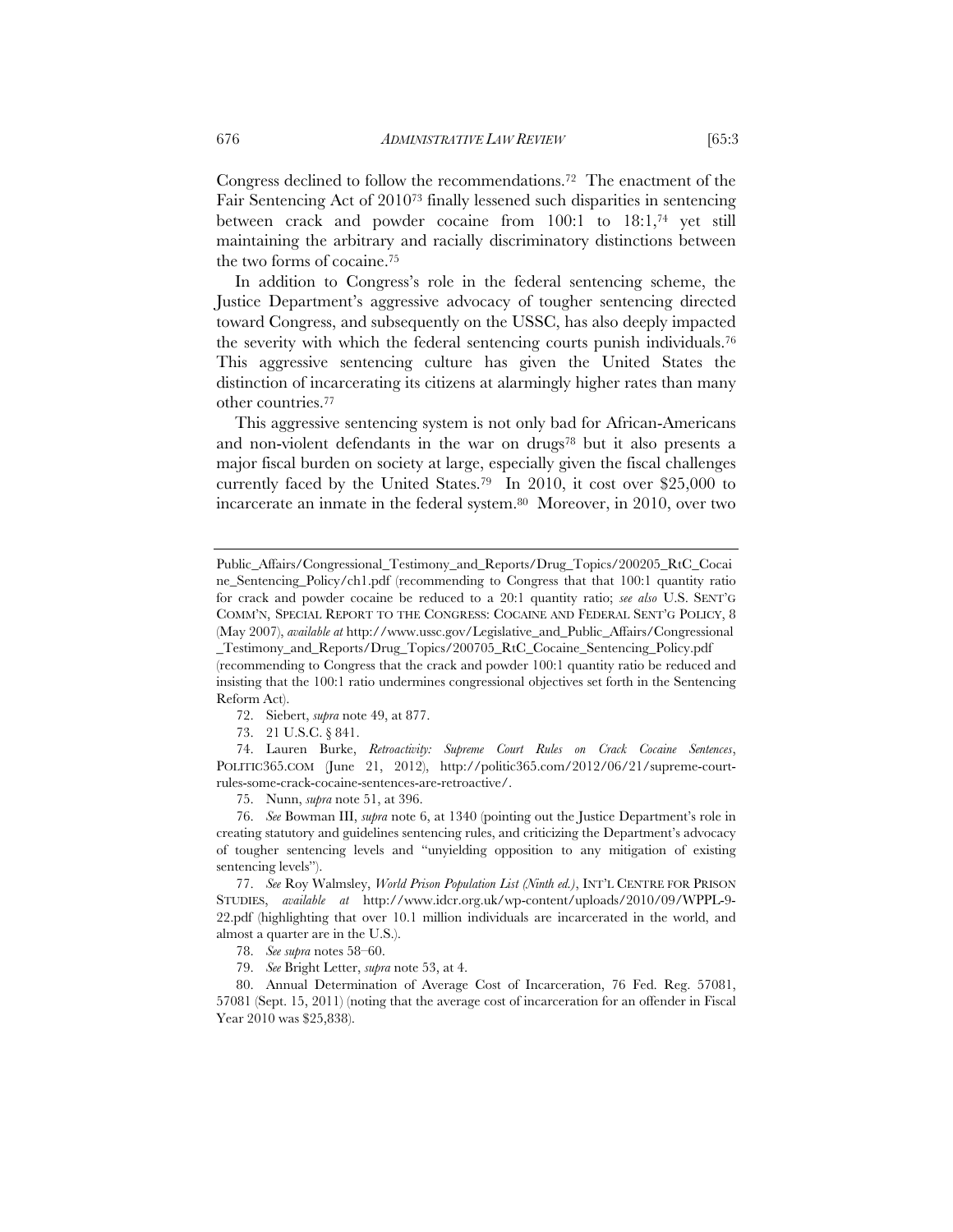hundred thousand prisoners were in the custody of the federal correctional system;<sup>81</sup> over half were serving time for drug offenses,<sup>82</sup> while only ten percent were serving time for violent offenses.83

In addition to the fiscal consequences resulting from the aggressive Sentencing Guidelines, the current federal sentencing system undercuts procedural justice and runs the risk of fostering poor perceptions regarding its "institutional legitimacy, competency, and ability to effectuate fair outcomes."84 Such poor perceptions can cause criminal defendants and the public to lose faith in the sentencing process and the courts' ability to produce fair and just results.85 Such distrust in the legal system may increase crime, and may discourage communities from cooperating with police or the judicial process in general.86

# *D. Sentencing Horror Story and Collateral Consequences*

So far, this Comment has described some of the broad social effects of the Sentencing Guidelines system.87 This section highlights one individual impacted by that system and describes several of the collateral consequences associated with the individual's punishment.

Maria, a first time offender, served six years of a minimum five-to-tenyear sentence for selling one vial of crack cocaine.<sup>88</sup> She had sold the drugs to support her own drug use.89 "At eighteen Maria started using drugs as a way of helping her cope with the severe physical abuse she suffered . . . at the hands of her stepfather."90 While in prison Maria earned her high school diploma and participated in various vocational classes.91 Unfortunately, the prison did not provide Maria with treatment or

85. *Id.*

 <sup>81.</sup> PAUL GUERINO ET AL., PRISONERS IN 2010, U.S. DEPARTMENT OF JUSTICE, BUREAU OF JUSTICE STATISTICS, 2 (Dec. 2011), *available at* http://bjs.ojp.usdoj.gov/content /pub/pdf/p10.pdf.

 <sup>82.</sup> *Id.* at 1.

 <sup>83.</sup> *Id.*

 <sup>84.</sup> Lamparello, *supra* note 53, at 129.

 <sup>86.</sup> Jon Hurwitz and Mark Peffley, *Racial Polarization on Criminal Justice Issues: Sources and Political Consequences of Fairness Judgments* 4 (2001), *available at* http://as-houston.ad.uky.edu/ archive/as17/as17.as.uky.edu/academics/departments\_programs/PoliticalScience/Political Science/FACULTYRESOURCES/Resources/Ulmer/Documents/WP\_2004\_03.pdf.

 <sup>87.</sup> *See supra*, Part I.C.

 <sup>88.</sup> *Words From Prison: The Collateral Consequences of Incarceration*, ACLU.ORG (June 12, 2006), http://www.aclu.org/womens-rights/words-prison-collateral-consequencesincarceration.

 <sup>89.</sup> *Id.*

 <sup>90.</sup> *Id.*

 <sup>91.</sup> *Id.*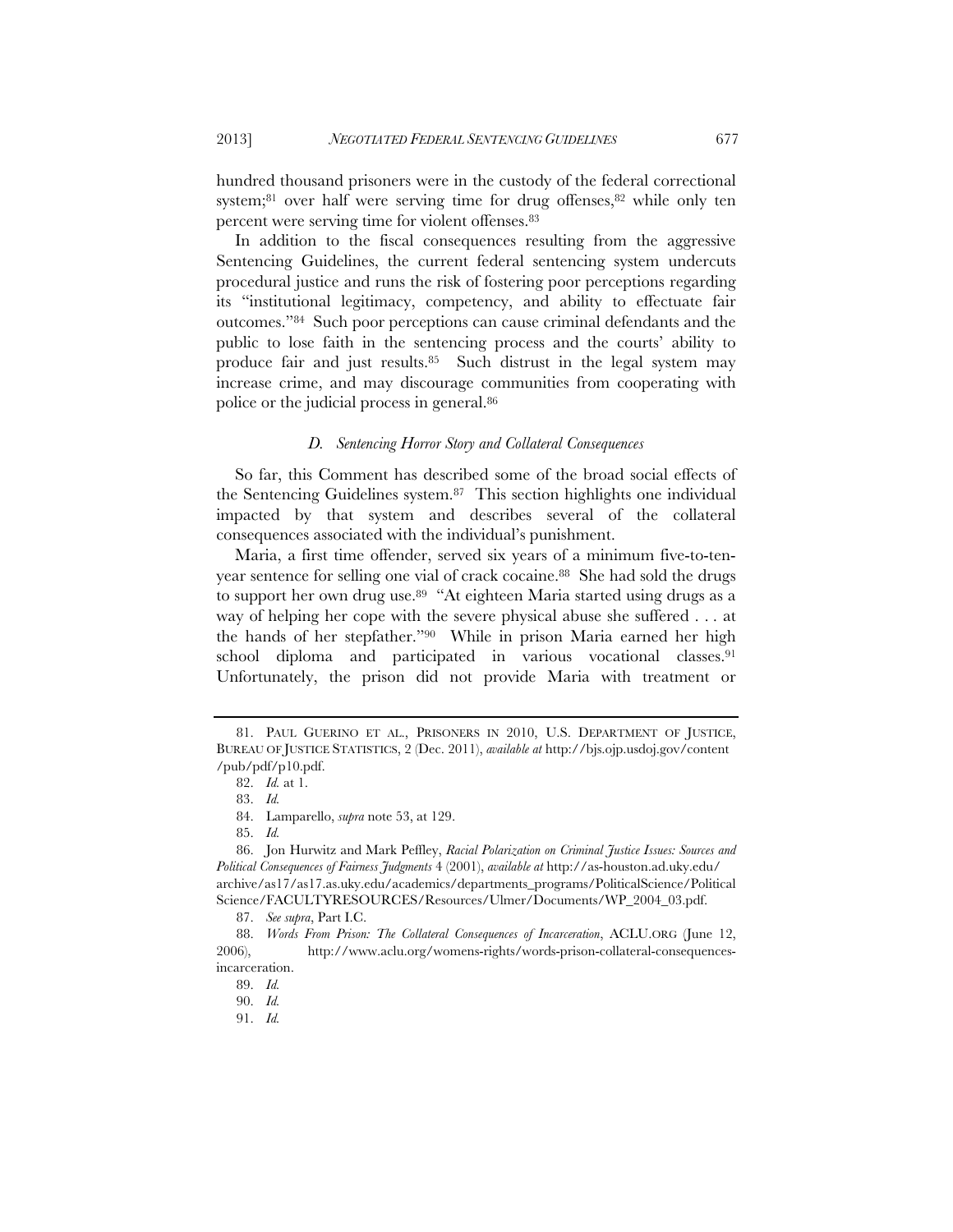counseling for substance abuse.92

After her release from prison Maria sought employment, but was consistently turned down because of her criminal record.93 Faced with the difficulties of obtaining employment, Maria decided to pursue a college education, but soon learned while completing a federal student loan application that her drug-related conviction prevented her from receiving financial assistance.94

Maria moved in with family, but once her stay became too burdensome she attempted to obtain her own housing.95 Maria applied for a public housing voucher, but to no avail, as her record as a drug offender barred her from receiving public housing assistance.<sup>96</sup> Depressed by her difficulties with securing employment and housing, Maria began to use drugs again.<sup>97</sup> Desperate for shelter, she also began living with an abusive man.98

Eventually Maria asked her parole officer about in-patient drug treatment programs.99 After spending some time in the facility, Maria realized that it did not suit her needs and requested a transfer.100 "The program emphasized an aggressive, military-style approach to ending drug use, but did not address" the underlying causes of her initial drug use.<sup>101</sup> Despite Maria's concerns, her parole officer directed her to remain in the facility.102 Maria left anyway, and was arrested and charged with violating parole.103 Maria "was sentenced to one year in prison for [that] violation."104 Unable to cope with the sentence, she attempted suicide.105 In response, Maria was prescribed "anti-depressant drugs, but [was not offered] counseling or treatment for her drug addiction or the violence she

 <sup>92.</sup> *Id.*

 <sup>93.</sup> *Id.* ("Most states allow employers to deny jobs to anyone with a criminal record, regardless of how much time has passed or the individual's work history or personal circumstances.").

 <sup>94.</sup> *Id.* ("The federal Higher Education Act of 1998 makes students convicted of drugrelated offenses ineligible for any grant, loan, or work-study assistance."); 20 U.S.C. § 109 $(r)$ .

 <sup>95.</sup> *Words From Prison: The Collateral Consequences of Incarceration, supra* note 88.

 <sup>96.</sup> *Id.* The Public Housing Administration is charged with overseeing the selection of tenants for public housing. 24 C.F.R.  $\S$  960.202(a). A tenant may be excluded for drugrelated criminal activity. § 960.204(a).

 <sup>97.</sup> *Words From Prison: The Collateral Consequences of Incarceration, supra* note 88.

 <sup>98.</sup> *Id.*

 <sup>99.</sup> *Id.*

 <sup>100.</sup> *Id.*

 <sup>101.</sup> *Id.*

 <sup>102.</sup> *Id.*

 <sup>103.</sup> *Id.*

 <sup>104.</sup> *Id.*

 <sup>105.</sup> *Id.*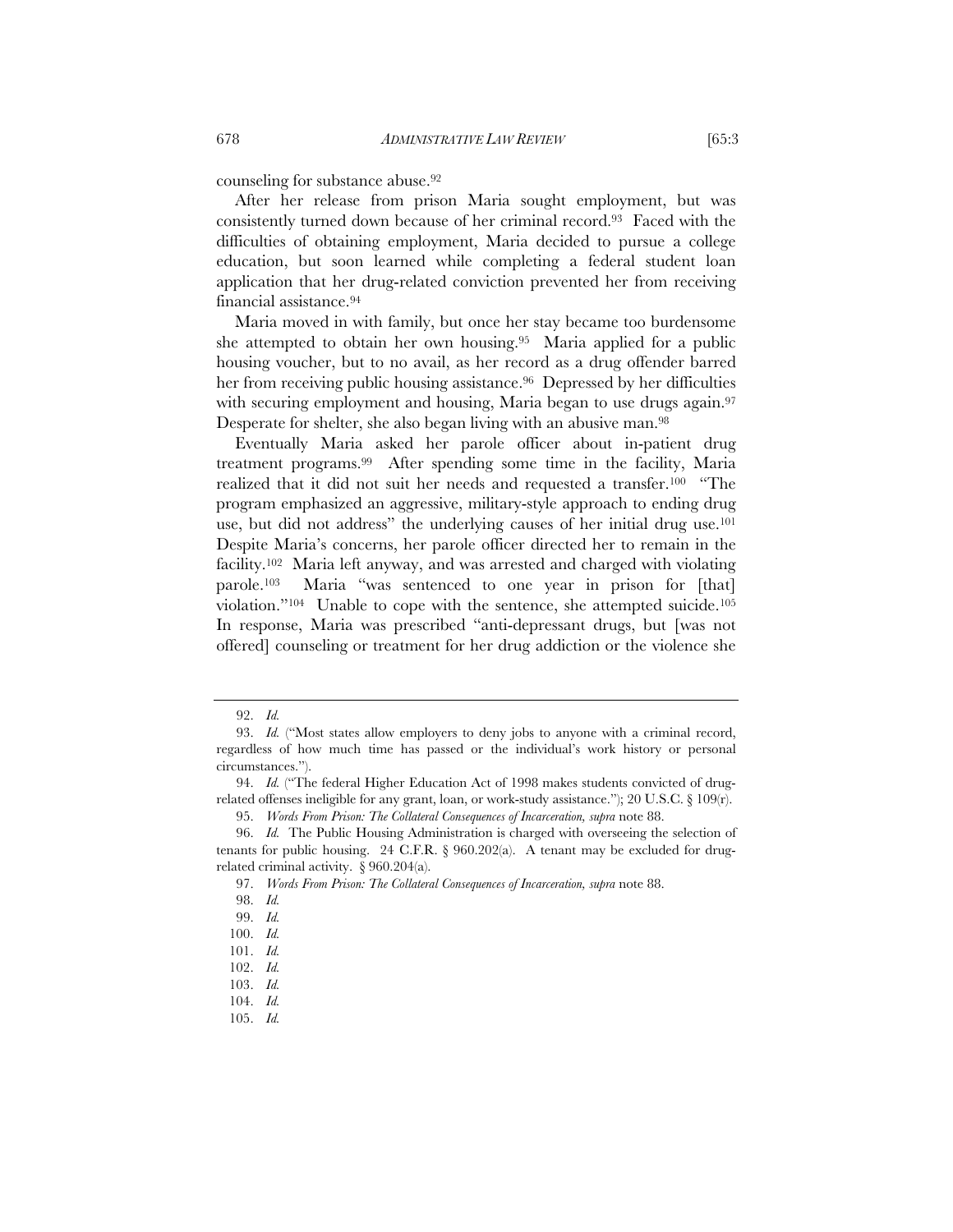had suffered as a child."106

Maria's unfortunate story is not unique, and is attributable, in part, to the unforgiving severity of the Sentencing Guidelines, the United States' war on drugs, and the government's focus on incarceration as a foolproof solution. Under reasonable sentencing guidelines and sentencing policy, individuals like Maria, who are addicted to drugs and have no history of violence, would receive rehabilitative treatment to address the root of his or her substance problem, instead of incarceration which would have no rehabilitative effect. In order to fully address the failings of the USSC and the Sentencing Guidelines, it is important to understand how the USSC engages in sentencing rulemaking and how it imposes amendments to the Sentencing Guidelines.

## II. AN OVERVIEW OF NEGOTIATED RULEMAKING

Negotiated rulemaking, unlike the traditional notice-and-comment approach, provides stakeholders with the opportunity to contribute to the development of a regulation *before* "the issuance of [a] notice and the opportunity for the public to comment on a proposed rule."107 By encouraging collaborative framing of the issues and options for solutions, negotiated rulemaking can "increase citizen participation in public decision making; improve the substance of a proposed rule; shorten the length of time necessary to implement a final rule; increase the level of compliance; and reduce litigation."108

Negotiated rulemaking emerged on the federal scene in the early 1980s, when "the Administrative Conference of the United States published a recommended framework for negotiated rulemaking" at federal agencies.109 The recommendations served as a guideline for agencies that sought to utilize the negotiating approach, by outlining when negotiated rulemaking would be beneficial and offering suggestions on how to appropriately carry out the new rulemaking approach.<sup>110</sup>

In 1983, the Federal Aviation Administration (FAA) was the first agency

 <sup>106.</sup> *Id.*

 <sup>107.</sup> JEFFERY S. LUBBERS, A GUIDE TO FEDERAL AGENCY RULEMAKING 45 (3d ed. 1998); *accord* McKinney, *supra* note 10, at 500 (pointing out that negotiated rulemaking offers interested parties the opportunity to contribute to the draft of the proposed rule).

 <sup>108.</sup> McKinney, *supra* note 10, at 500.

 <sup>109.</sup> *Id.* at 501 (citing Administrative Conference of the United States, Recommendation 82–4, in Procedures for Negotiating Proposed Regulations, 1 C.F.R. §§ 305.82–84 (1998)).

 <sup>110.</sup> *Id.* at 501. Philip Harter, the consultant for the Administrative Conference for the United States, and author of the negotiated rulemaking recommendations, cautioned that negotiated rulemaking would not be feasible in all situations. *See* Harter, *supra* note 11, at 7.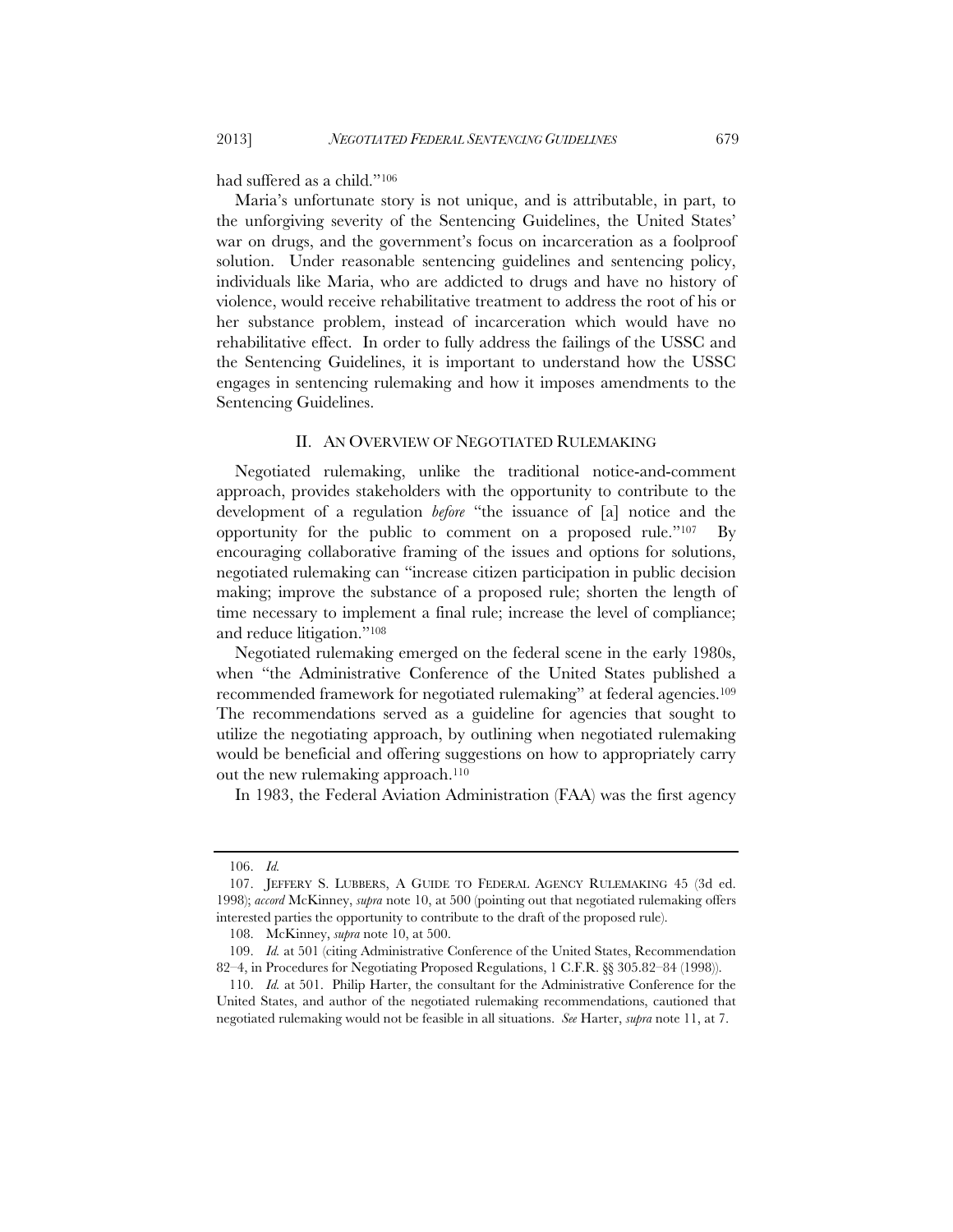to use negotiated rulemaking.111 Faced with unpopular old rules and an unmanageable number of interpretations of the rules,<sup>112</sup> the FAA decided to convene a committee of airline representatives, pilots, public interest organizations, and other interested individuals to brainstorm a new set of mutually agreeable rules concerning flight and rest time for domestic airline pilots.113 The FAA's previous attempts to revise the rules with the traditional notice-and-comment process had been met with opposition and were later withdrawn.<sup>114</sup> This time, the FAA's deliberative democratic approach created a final popular rule that avoided legal challenge for over fifteen years.<sup>115</sup>

Following the FAA's successful experience with negotiated rulemaking, other federal agencies have used the approach, including: the Occupational Safety and Health Administration; the Nuclear Regulatory Commission; Farm Credit Administration; Federal Communications Commission; Federal Trade Commission; and the Departments of Agriculture, Education, Health and Human Services, Housing and Urban Development, and Interior.116 The Environmental Protection Agency, and the Departments of Transportation and Energy have also embraced the negotiated rulemaking process.117

Negotiated rulemaking's early successes led to its formalized adoption in 1990 with the enactment of the Negotiated Rulemaking Act (NRA),118 which was later amended and made permanent in 1996.<sup>119</sup> "The NRA does not require use of [negotiated rulemaking]; rather, it was intended to clarify agency authority and to encourage agency use of the process," and to make its adoption discretionary.120 According to the NRA, if an agency

 118. Negotiated Rulemaking Act of 1990, Pub. L. No. 101-648, 104 Stat. 4969 (codified at 5 U.S.C. §§ 561–70 (2006)); *see also* Lubbers, *supra* note 107, at 989 n.9 (explaining the subsequent history of the Negotiated Rulemaking Act).

119. LUBBERS*, supra* note 107, at 989 n.9.

 120. *Id.* at 989 (citing 5 U.S.C. §§ 561, 563 (2006) (describing the purpose and determination process of negotiated rulemaking)).

 <sup>111.</sup> McKinney, *supra* note 10, at 502.

 <sup>112.</sup> *Id.* (highlighting that the FAA has over 1,000 interpretations of the rules concerning flight and rest time for domestic airline pilots).

 <sup>113.</sup> *Id.*

 <sup>114.</sup> *Id*.

 <sup>115.</sup> *Id.* 

 <sup>116.</sup> *Id.* at 502–03.

 <sup>117.</sup> *See DOE Announces Changes to the Energy Conservation Process*, DEPARTMENT OF ENERGY (Nov. 16, 2010, 7:18 pm), http://energy.gov/gc/articles/doe-announces-changes-energyconservation-standards-process (announcing its transition to negotiated rulemakings and the creation of a standing negotiated rulemaking committee); *see also* Lubbers, *supra* note 107, Appendix (reporting that between 1991 and 2007 the EPA and the Department of Transportation convened nine and thirteen negotiated rulemakings respectively).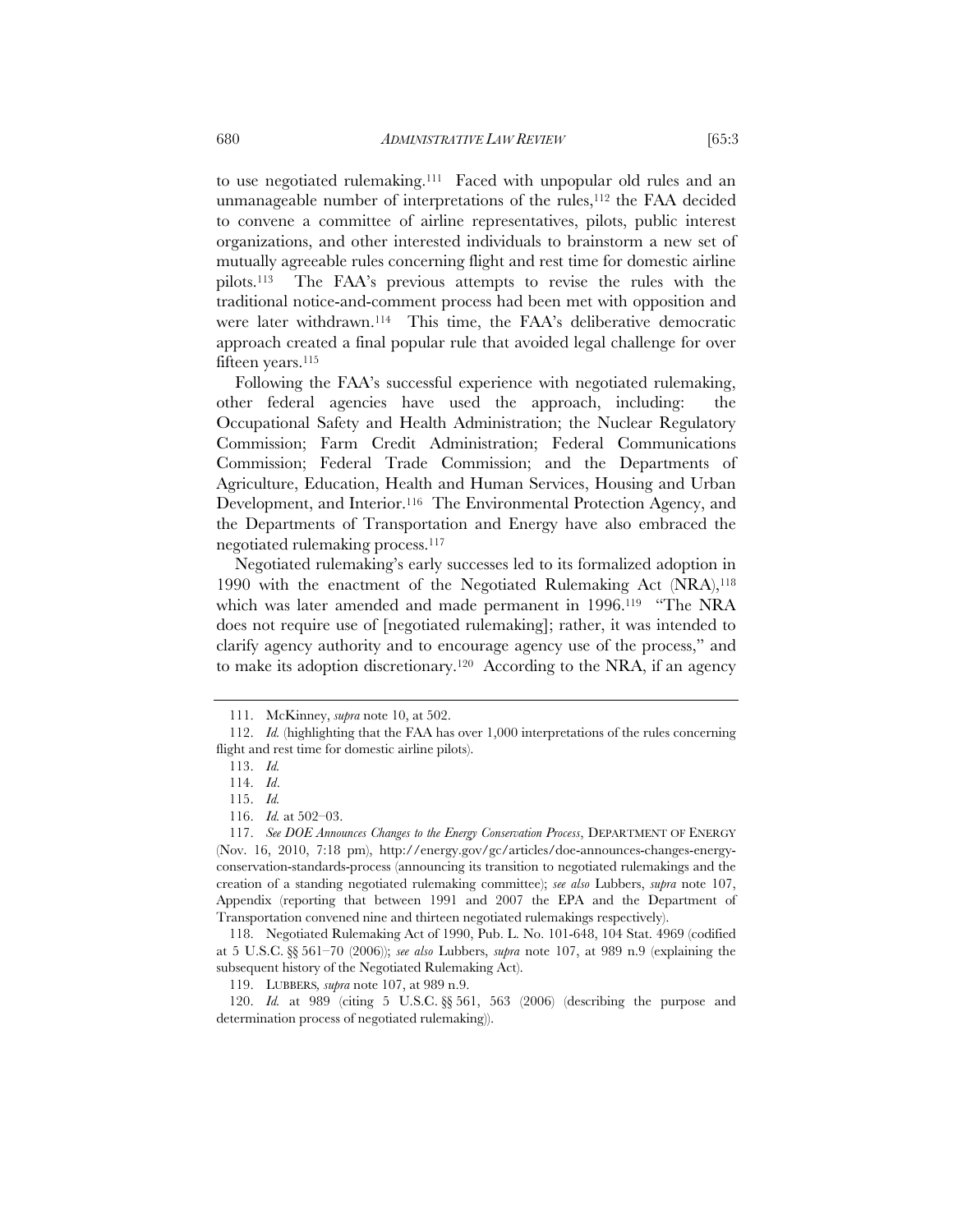determines it would like to engage in negotiated rulemaking, it must follow certain protocol.121 First, interested agencies must determine whether the use of the negotiated rulemaking approach would be in the public interest.122 Then, the head of the agency must consider the following: whether a rule is actually needed;<sup>123</sup> whether identifiable interests will be affected by the rule;124 whether it is reasonably likely that a committee can be created and that the stakeholders will act in good faith;125 whether it is reasonably likely that a consensus will be reached in a certain time frame;<sup>126</sup> whether the negotiated rulemaking process will unreasonably delay notice of the proposed rulemaking and the publication of the final rule;127 whether the agency has the adequate resources to support the committee;128 and whether the agency will try its best, consistent with legal obligations, to submit the negotiated consensus for notice and comment.<sup>129</sup> Upon successful consideration of the foregoing factors, agencies must establish a negotiated rulemaking committee.130 The NRA does not force agencies to publish a proposed or final rule simply because it was the product of negotiated rulemaking.131

The NRA also strongly encourages the assistance of "convenors" or neutral facilitators in carrying out negotiation sessions.132 Convenors' duties include identifying stakeholders and individuals who would be "significantly affected" by issues involved in the proposed rule and identifying their concerns.133

Negotiated rulemaking has since drawn both criticism and praise. Criticisms of negotiated rulemaking center around high short-term resource costs, both financial and physical, that could potentially befall both the

130. 5 U.S.C. §§ 564–65 (2006).

 131. *See* LUBBERS, *supra* note 107, at 989 (noting that the language of the Act "is permissive" and that the congressional intent was not to "impair any rights otherwise retained by agencies").

 132. 5 U.S.C. § 563(b); *accord* Lubbers*, supra* note 107, at 993 (remarking that agencies may use private facilitators or government employees as facilitators).

133. 5 U.S.C. § 563(b)(1).

 <sup>121. § 563.</sup> 

 <sup>122. § 563(</sup>a).

 <sup>123. § 563(</sup>a)(1).

 <sup>124. § 563(</sup>a)(2).

 <sup>125. § 563(</sup>a)(3).

 <sup>126. § 563(</sup>a)(4).

 <sup>127. § 563(</sup>a)(5).

 <sup>128. § 563(</sup>a)(6).

 <sup>129. § 563(</sup>a)(7); *cf*. Lubbers, *supra* note 107, at 993 (explaining that agencies are authorized to accept outside funds to support the negotiated rulemaking process, provided no conflict of interest ensues).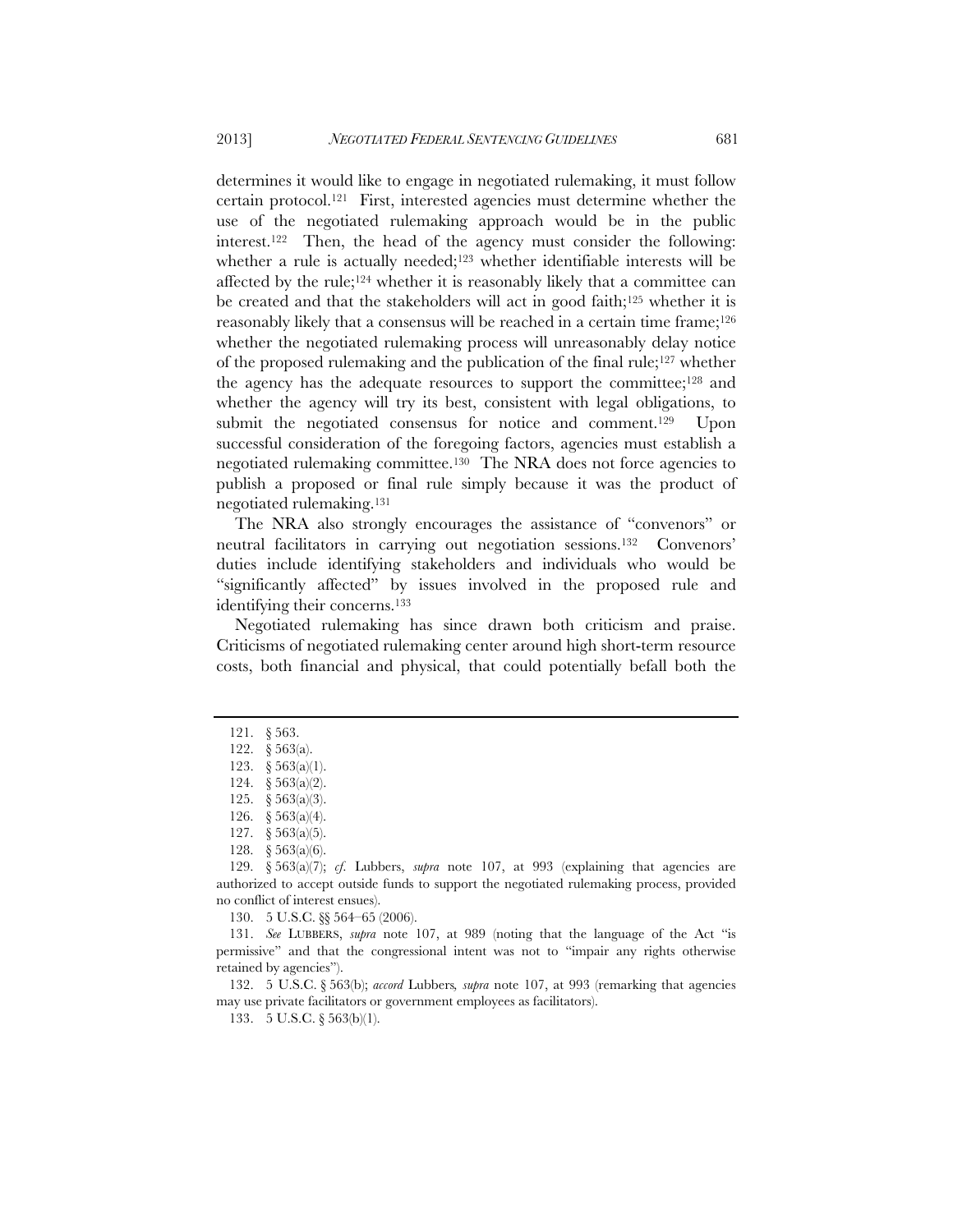agency and negotiation participants.134 For instance, agencies may have to incur the expense for the convenors or facilitators to manage the negotiation process.135 All interested parties and individuals may have to spend a considerable amount of time working with the agency to hash out the rule at every stage of the rule's development, including postdevelopment.136 Moreover, involving more stakeholders in the regulation development process invites more time spent on reviewing proposals, and in engaging in discussion.137

Negotiated rulemaking proponents insist that its long-term benefits should not be ignored. They respond that the negotiated approach can increase community involvement in decisionmaking<sup>138</sup> and as a result, lessen the amount of legal challenges to the final rule.139 Moreover, regulation compliance can be drastically improved with negotiated rulemaking, especially given that rules are developed through open discussion and negotiation.140 Even President Clinton has openly acknowledged negotiated rulemaking's benefits: in 1993, Clinton issued an Executive Order directing agencies to, "where appropriate, use consensual mechanisms for developing regulations, including negotiated rulemaking."141 Clinton later urged agencies to "Negotiate, Don't Dictate," and "to expand substantially ... efforts to promote consensual rulemaking."142

Although negotiated rulemaking has not been broadly adopted by federal agencies, its potential for producing popular, fair, and effective regulations the first time around is great, and it has been successful in various state sentencing commission systems, namely in the State of Washington.

 <sup>134.</sup> *See generally* LUBBERS*, supra* note 107, at 996–1005 (elucidating various reasons for the waning of negotiated rulemaking at the federal level).

 <sup>135.</sup> *See* McKinney, *supra* note 10, at 500–01 (stating that agencies must spend resources to retain a convenor or facilitator).

 <sup>136.</sup> *See id.* (highlighting the costs associated with negotiated rulemaking).

 <sup>137.</sup> *See id.* (showing the extra step required by all parties during negotiated rulemaking).

 <sup>138.</sup> *See supra* note 107 and accompanying text.

 <sup>139.</sup> *See supra* note 108 and accompanying text.

 <sup>140.</sup> McKinney, *supra* note 10, at 500.

 <sup>141.</sup> *See* Lubbers*, supra* note 107, at 995 (quoting Exec. Order No. 12,866, § 6(a), 58 FED. REG. 51,735, 51,740 (Sept. 30, 1993)).

 <sup>142.</sup> *Id.*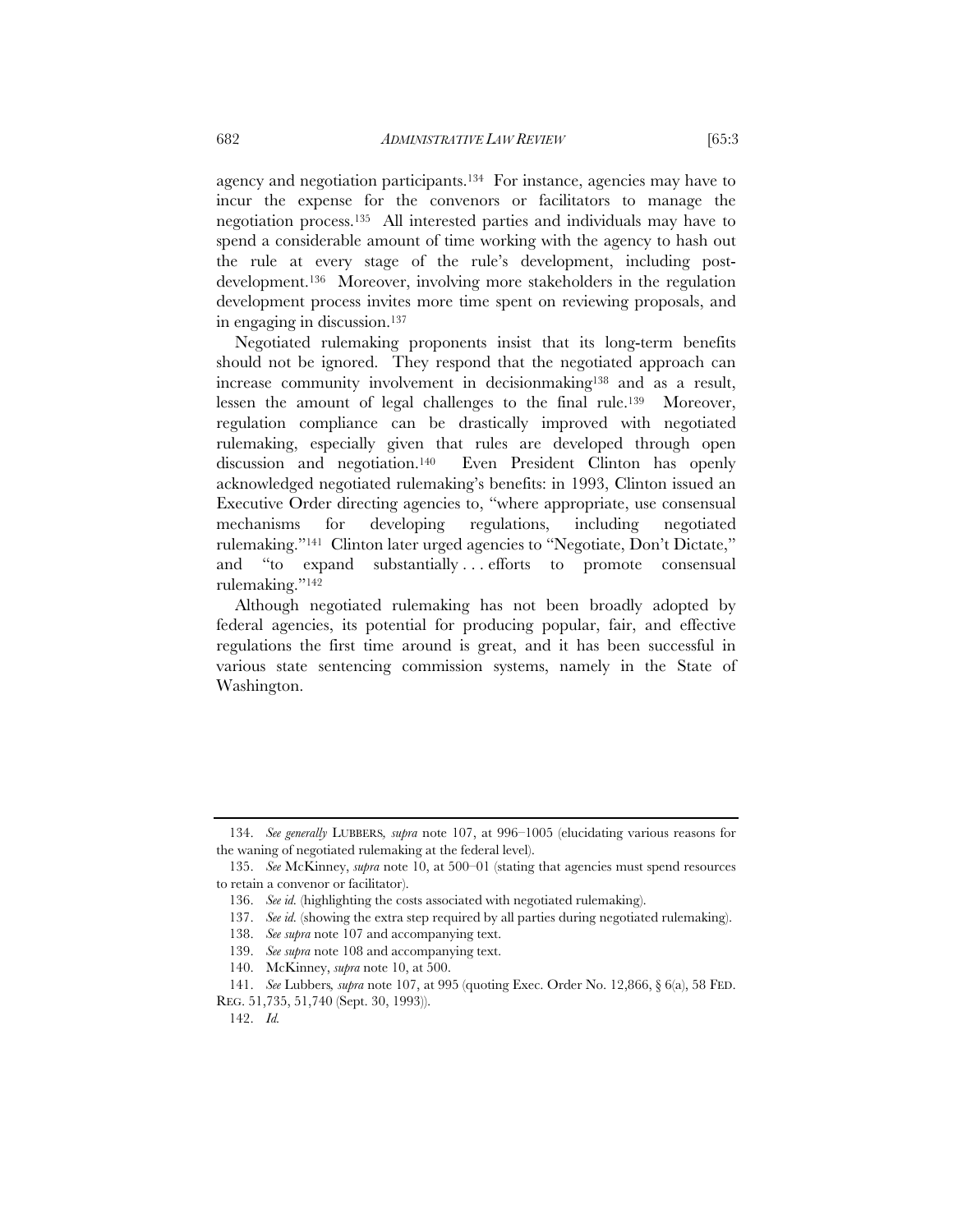#### III. SENTENCING IN THE STATE OF WASHINGTON

#### *A. Washington's Sentencing Commission and Sentencing Guidelines*

The WSGC was statutorily created in 1981, under the Sentencing Reform Act of 1981 (WSRA).<sup>143</sup> By 1987, Washington's sentencing guidelines were in place, which was not long after the Federal Sentencing Guidelines were enacted.<sup>144</sup> The sentencing guidelines' accountability to the public is inherent in the WSRA.145 The purpose of the WSRA is to develop a sentencing system for felony offenders that promotes discretionary sentencing and: first, to ensure that the imposed punishment is "proportionate to the seriousness of the offense and the offender's criminal history;" second, to "promote respect for the law by providing punishment which is just;" third, to ensure that punishments are commensurate with similarly situated offenders; fourth, to "protect the public;" fifth, to promote opportunity for rehabilitation; sixth, to efficiently use the states resources; and finally, to reduce recidivism.146

A fundamental element of the Washington's sentencing guidelines is its "just desserts" rationale. The WSGC proposed a less restrictive version of the three strikes rule.147 Now, mandatory minimum prison terms are reserved only for the violent crimes of murder, assault, and rape.148 In the case of low-level offenders, the guidelines also "heavily emphasize" rehabilitation and alternatives to incarceration, such as "community supervision, community service, and restitution."<sup>149</sup> Moreover, Washington's sentencing guidelines "linked imprisonment to state prison capacity, [and] generously encouraged good time credits and work release."150 Actively trying to isolate the state from the sentencing disparities in the federal sentencing system, the WSGC worked to ensure that the guidelines "apply equally to offenders in all parts of the state, without discrimination as to any element that does not relate to the crime

 <sup>143.</sup> Sentencing Reform Act of 1981, WASH. REV. CODE. ANN. § 9.94A.010 (West 2010).

 <sup>144.</sup> *See* Tonry, *supra* note 7, at 141 (elaborating on the chronological timeline of sentencing commissions and guidelines enactments in various states, including the USSC).

 <sup>145.</sup> *See* § 9.94A.010 ("The purpose of this chapter is to make the criminal justice system accountable to the public . . . .").

 <sup>146.</sup> *Id.*

 <sup>147.</sup> David Boerner & Roxanne Leib, *Sentencing Reform in the Other Washington*, 28 CRIME. & JUST. 71, 105 (2001).

 <sup>148.</sup> *Id.* at 105.

 <sup>149.</sup> Taslitz, *supra* note 15, at 150.

 <sup>150.</sup> *Id.*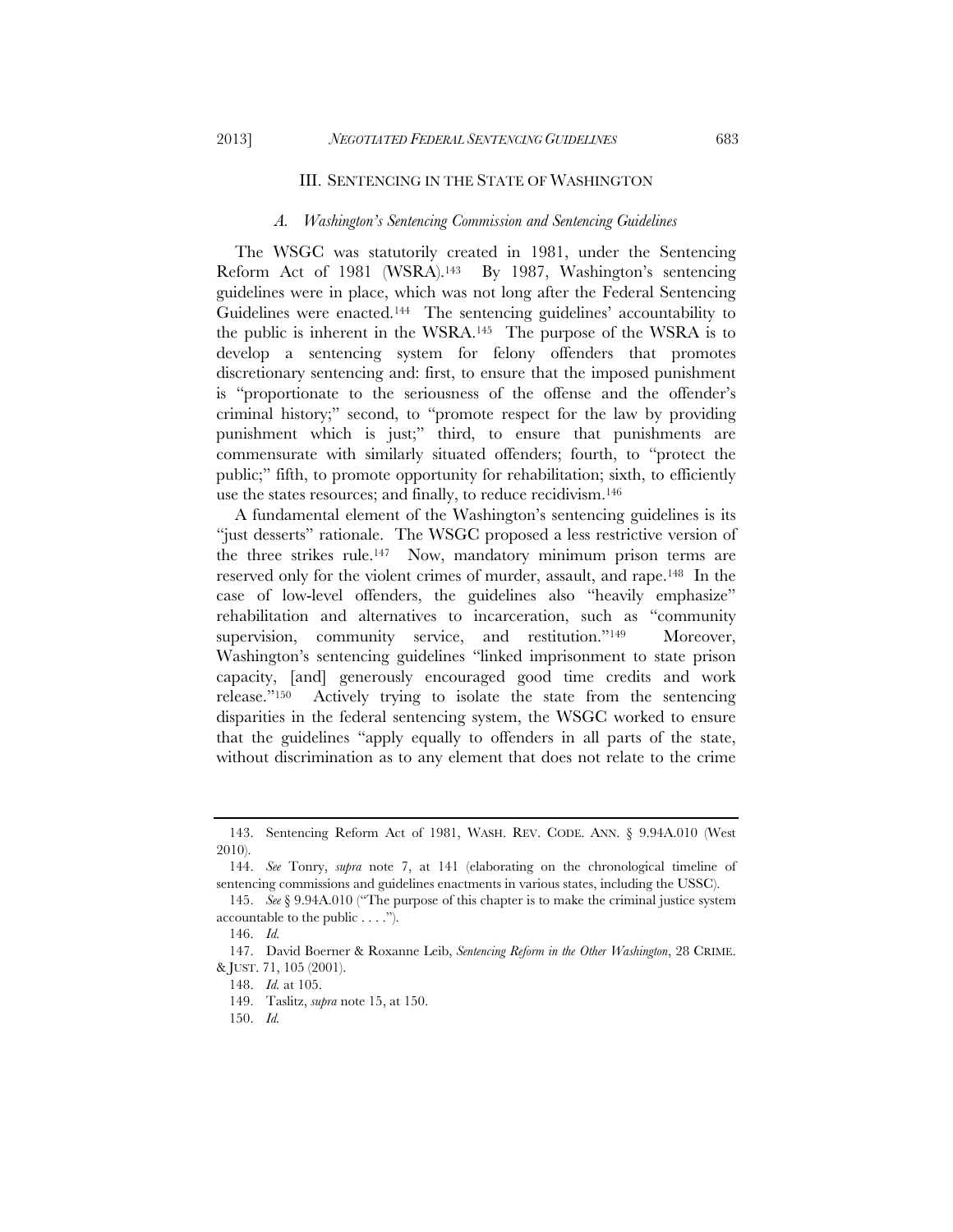or the previous record of the defendant."151 As such, Washington's guidelines "are presumptive only, permitting departure by sentencing judges for good reasons."152

# *B. Sentencing Rulemaking in the State of Washington*

From the beginning, the WSGC provided a platform for several conflicting interests and viewpoints related to sentencing.153 Unlike the USSC, the WSGC is not judiciary and prosecution heavy. Instead, it goes further to include varied interests such as victims' and citizens' organizations, interested individuals, and "varied representatives of neighborhoods, races, and classes in the process."154 Typical organizations include the American Civil Liberties Union Prisoners' Right Committee, and the Families and Friends of Missing Persons and Violent Crime Victims.155 During negotiation meetings, all of the present stakeholders are strongly encouraged to actively and meaningfully participate in the development of issues and options for solutions, and as a result state severity has been restrained.156

Sentencing rules related to sex crimes provide a strong example of Washington's negotiated rulemaking approach. In 1983, when the WSGC experienced challenges establishing sentences for sex crimes, it engaged victim advocates and treatment providers.157 The "victim advocates argued that presumptive prison sentences for intrafamily crimes would be viewed as too harsh . . . and would discourage prosecution."158 As a result, the victim advocates argued for "an option combining supervision and outpatient treatment."159 "Treatment providers pointed to the compulsive nature of these crimes and argued that without treatment, sex offenders would likely reoffend after release."160 In the end, the WSGC drafted a sexual offense sentencing alternative that included the advice of both interest groups and allowed for treatment for sex offenders who lacked prior sex convictions, but excluded sex offenders who were convicted of forcible rape.<sup>161</sup>

 <sup>151.</sup> *See* Boerner & Leib, *supra* note 147, at 86 (citing §9.94A.340).

 <sup>152.</sup> Taslitz, *supra* note 15, at 150.

 <sup>153.</sup> *Id.* at 150–51.

 <sup>154.</sup> *Id.* at 151.

 <sup>155.</sup> *Id.*

 <sup>156.</sup> *Id.*

 <sup>157.</sup> Boerner & Leib, *supra* note 147, at 94.

 <sup>158.</sup> *Id.*

 <sup>159.</sup> *Id.*

 <sup>160.</sup> *Id.*

 <sup>161.</sup> *Id.*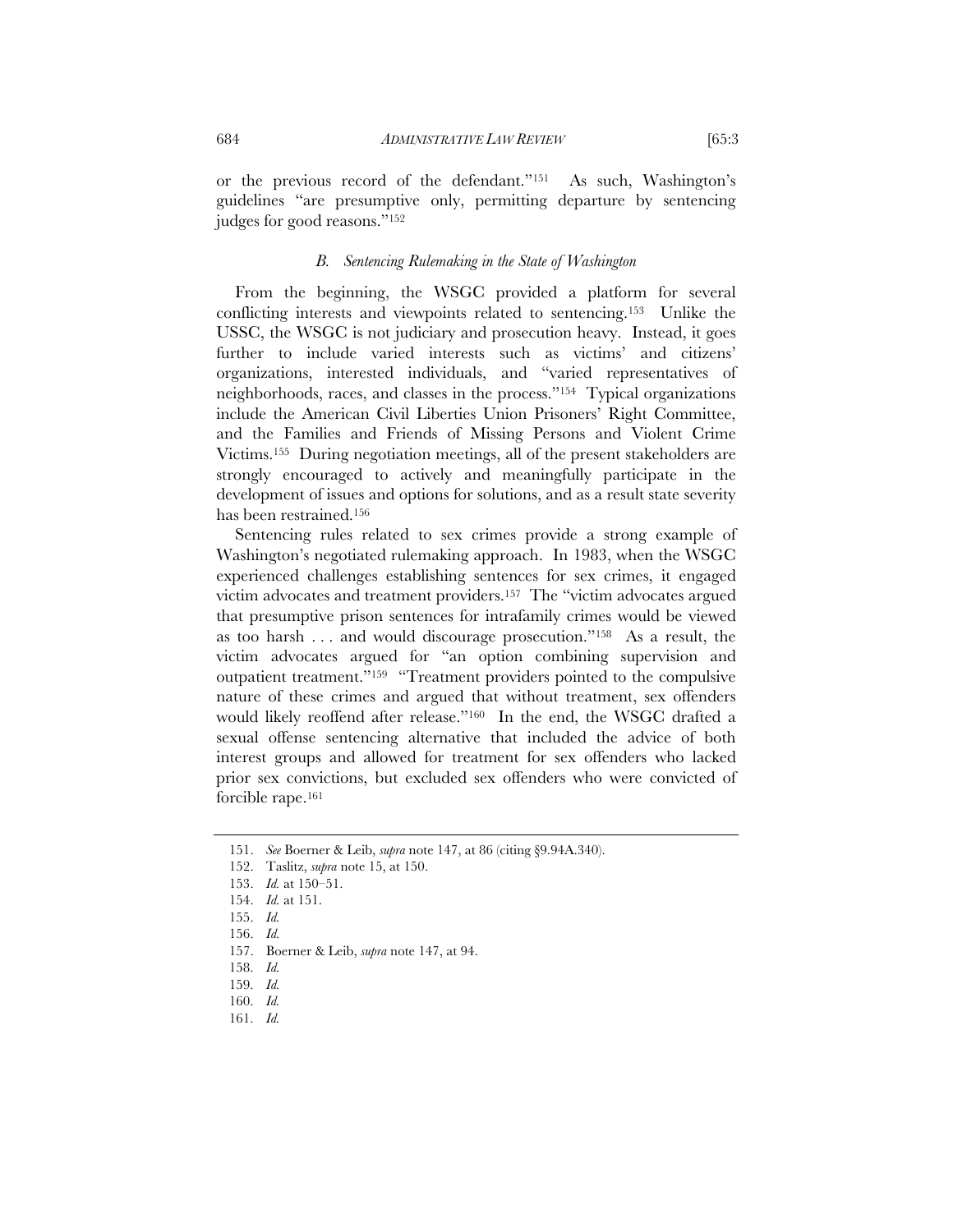The WSGC and guidelines experienced success early on: "[b]y the late 1980s, [application of the] guidelines had reduced [Washington's] imprisonment rates by twenty percent,"<sup>162</sup> causing Washington to drop from twenty-fifth in the nation in incarceration rates in 1984 to thirty-ninth in 1988.163 Washington's success is attributable to its emphasis on community participation in the formulation of sentences.164

#### IV. NEW NEGOTIATED FEDERAL SENTENCING GUIDELINES

The USSC and Congress are currently contemplating federal sentencing reform in light of *Booker* and its progeny.165 Speaking as the Chair of the USSC, Judge Patti B. Saris has recommended that Congress adopt several reforms such as a heightened appellate review standard that implores appellate courts to apply a reasonableness standard to within-guidelines sentences and a requirement that sentencing judges provide justification for significant variances from the guidelines.<sup>166</sup> Judge Saris also recommended that Congress impose a high standard of review for sentences that are imposed as a result of "policy disagreement" with the guidelines among other recommendations.167 These recommendations would undercut *Booker* and give the guidelines a mandatory effect.<sup>168</sup>

One of the major assumptions underlying Judge Saris' and the Commission's recommendations is that all of the guidelines are reasonable.169 However, this Comment's previous discussion concerning the war on drugs and the crack and powder cocaine sentencing disparity undermines the Sentencing Guidelines' reasonableness presumption,170 as some of the Sentencing Guidelines have been criticized for lacking strong

166. *Id*.

169. *Id.* at 3.

 <sup>162.</sup> Taslitz, *supra* note 15, at 150.

 <sup>163.</sup> Boerner & Leib, *supra* note 147, at 95.

 <sup>164.</sup> *See* Taslitz, *supra* note 15, at 151 (arguing that the State of Washington's enlightened guidelines resulted from deliberative democracy).

 <sup>165.</sup> *See Uncertain Justice: The Status of Federal Sentencing and the U.S. Sentencing Commission Six Years After* U.S. v. Booker*: Hearing Before the H. Subcomm. on Crime, Terrorism, Homeland Security, of the H. Comm. on the Judiciary*, 112th Cong. 12 (2011) (statement of Judge Patty B. Saris, Chair, United States Sentencing Commission).

 <sup>167.</sup> *Id.* at 12–13. Judge Saris also recommended that Congress "clarify statutory directives to the sentencing courts and Commission that are currently in tension," require that sentencing judges give substantial weight to the Sentencing Guidelines while deliberating a sentence, and "codify the three-part sentencing process." *Id.*

 <sup>168.</sup> *See* Bright Letter, *supra* note 53, at 1–2 (stating that the Commission's recommendation to overrule Booker gives judges less discretion in sentencing, and reverts back to a mandatory sentencing regime).

 <sup>170.</sup> *See generally supra* Part I.B.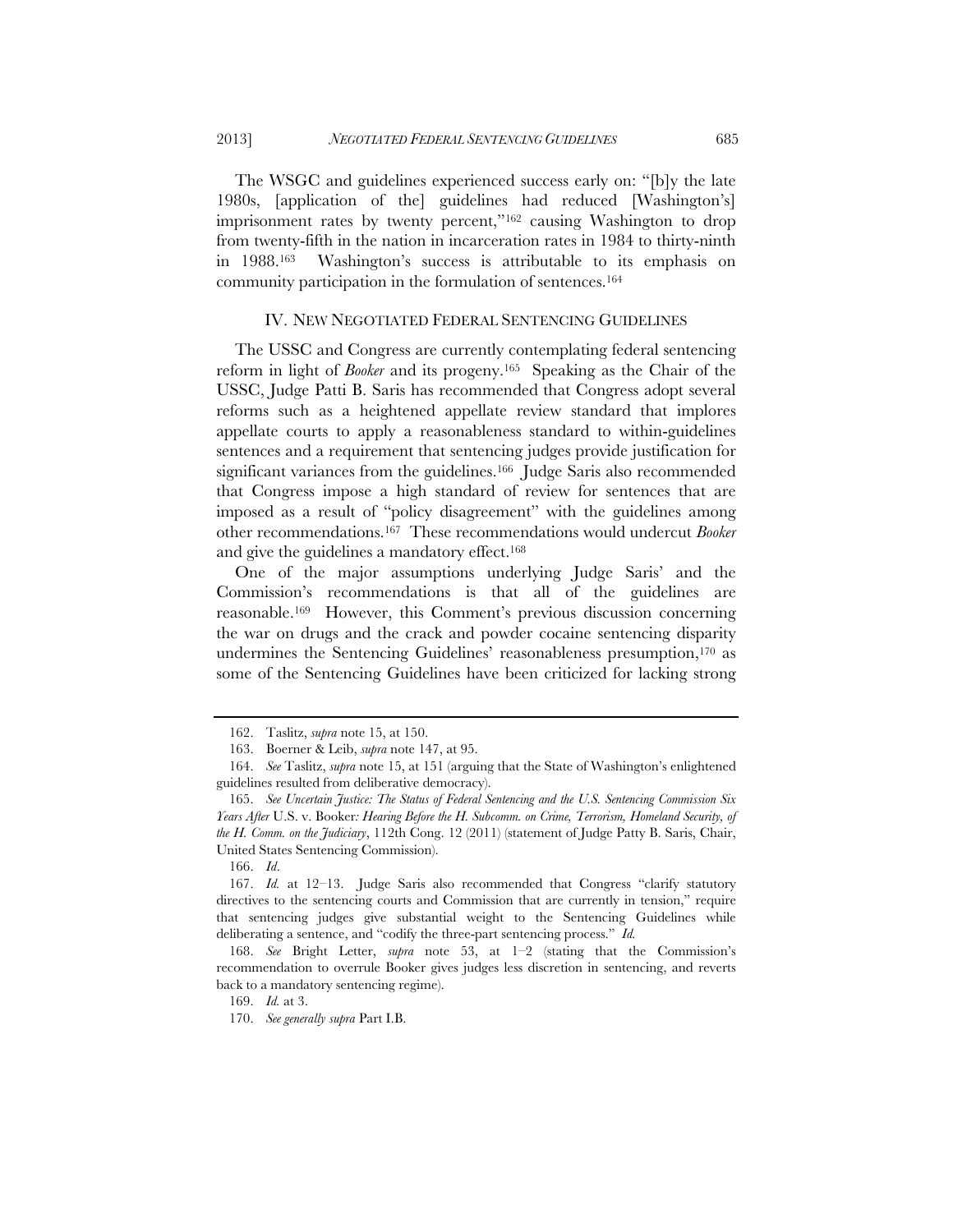underpinnings and justifications,171 and have even been challenged by the Commission itself for those inadequacies.172

As the Commission and Congress contemplate federal sentencing reform, Washington's success with negotiated rulemaking should be at the forefront of the reform.173 Washington's legislature had the opportunity to copy the federal approach to sentencing but chose not to. As a result, the state's sentencing guidelines encompass the interests of various stakeholders and advocates, and emphasize treatment and rehabilitation over mass incarceration.174 In order to experience similar results on the federal level, Congress will have to overhaul the current guidelines.175

As explained in the preceding sections, the USSC is faced with a series of structural and procedural dilemmas that have caused undesirable sentencing outcomes in various aspects of the criminal law and drug sentencing in particular.176 For instance, the Sentencing Guidelines at their core are merely mathematical averages of pre-guidelines sentences,<sup>177</sup> which have been criticized as unreasonable for their disproportionate and disparate sentences imposed by sentencing judges based on race, sex, and other illegitimate factors.178 Moreover, the USSC is bound by its enabling legislation and is at the mercy of the executive and legislative branches, which have been more interested in incarceration and longer sentences as solutions to crime.<sup>179</sup> This command-and-control approach to sentencing has produced a severely harsh sentencing system and an alarmingly high number of prisoners.180

In an effort to not abruptly dismantle and disrupt the current sentencing

 <sup>171.</sup> *See* Nunn, *supra* note 51, at 396 (discussing the difference in sentencing for crack and powder cocaine, and the lack of physiological difference).

 <sup>172.</sup> *See generally supra* Part I.B (explaining the Commission's numerous recommendations to Congress to eliminate the crack and powder cocaine sentencing quantity ratio).

 <sup>173.</sup> *See* Angie Drobnic Holan, *RomneyCare & ObamaCare: Can You Tell the Difference?*, POLITIFACT.COM, (Mar. 20, 2012, 4:58 PM), http://www.politifact.com/truth-ometer/article/2012/mar/20/romneycare-and-obamacare-can-you-tell-difference/

<sup>(</sup>discussing a recent example of Congress adopting a state initiative, namely, the Affordable Care Act).

 <sup>174.</sup> *See supra* Part III.B.

 <sup>175.</sup> *Cf.* Bowman III, *supra* note 6, at 1350 ("Real federal sentencing reform may thus only be possible if the guidelines in anything like their current form are scrapped.").

 <sup>176.</sup> *See supra* note 53 and accompanying text (indicating the various ways in which sentencing guidelines remain flawed).

 <sup>177.</sup> *See supra* note 45 and accompanying text.

 <sup>178.</sup> *See supra* notes 28–29 and accompanying text (showing a history of uncertainty in federal sentencing systems).

 <sup>179.</sup> *See supra* notes 56, 68–76 and accompanying text (highlighting legislative, and executive interference with sentencing guidelines).

 <sup>180.</sup> *See supra* notes 58, 77 and accompanying text.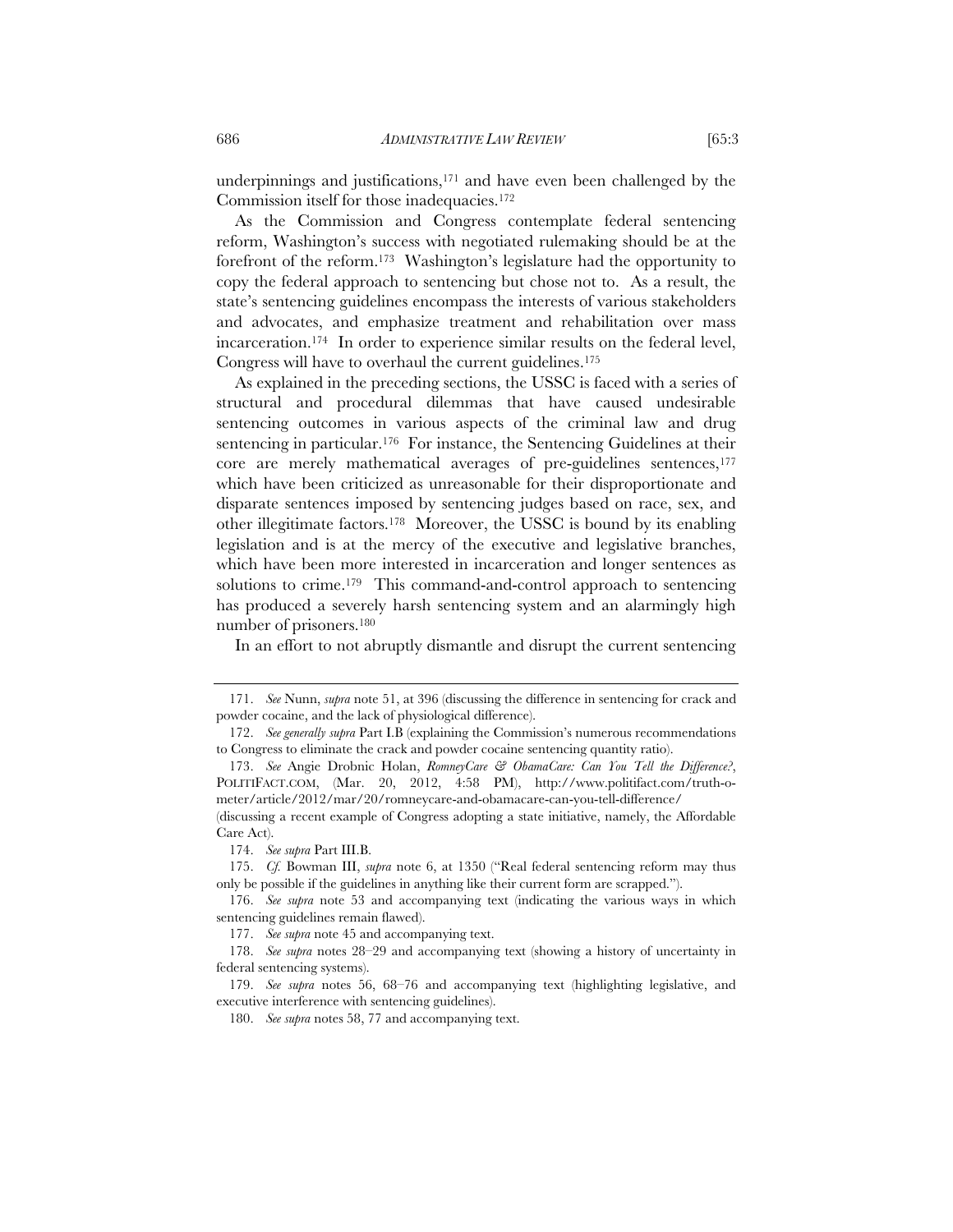scheme, steps to comprehensive sentencing reform, based on theoretical, practical and fiscal considerations, and varying public viewpoints should take place in the background. Congress will have to statutorily grant authority to an alternative sentencing rulemaking body. Like the current USSC, the alternative commission should be an independent agency housed within the judicial branch.<sup>181</sup> However, unlike the current USSC, the alternative commission should be comprised of a balanced cohort of criminal experts and community members. For instance, in addition to federal judges and federal prosecutors, the alternative commission should consist of at least twenty representatives from victims' advocacy organizations, innocence projects, civil rights organizations, academia, and the federal public defender service. The initial representatives should be recommended and appointed by the executive and confirmed by the Senate for a term of six years.

The purpose of the alternative commission should be to research, negotiate, and draft entirely new sentencing rules, isolated from the political pressures of Congress and the Justice Department. Where the current USSC is confined to statutory ranges and minimums set by Congress, the alternative commission should have the authority to draft sentencing guidelines that are justified by research and negotiated consensus from various stakeholders. Moving away from the federal government's mass incarceration stance, one of the major goals of the alternative commission should be to develop sentencing guidelines that emphasize rehabilitation and incarceration alternatives where appropriate. In developing every aspect of the sentencing guidelines, the alternative commission should be mandated to actively engage the community, taking advantage of hearings settings, town hall forums, and informal negotiation meetings.

Such reform will probably not come easily, as there may be pushback from members of Congress, federal prosecutors, judges and even current Commission members who would rather not disrupt the current process. Lack of resources may be touted as justification for not taking on this reform. Appreciation for negotiated rulemaking may be small, with opponents arguing that such rulemaking is not appropriate in every setting, especially given that more players being involved in the sentencing rulemaking process early on may slow the process of producing an initial sentencing rule.

Indeed, while political will may be tough to muster, the current sentencing regime and members of Congress must realize that real sentencing reform and truth in sentencing will not happen with Band-Aid reform. We cannot ignore the sentencing disparities and unjustified

 <sup>181. 28</sup> U.S.C. § 991(a) (2006).